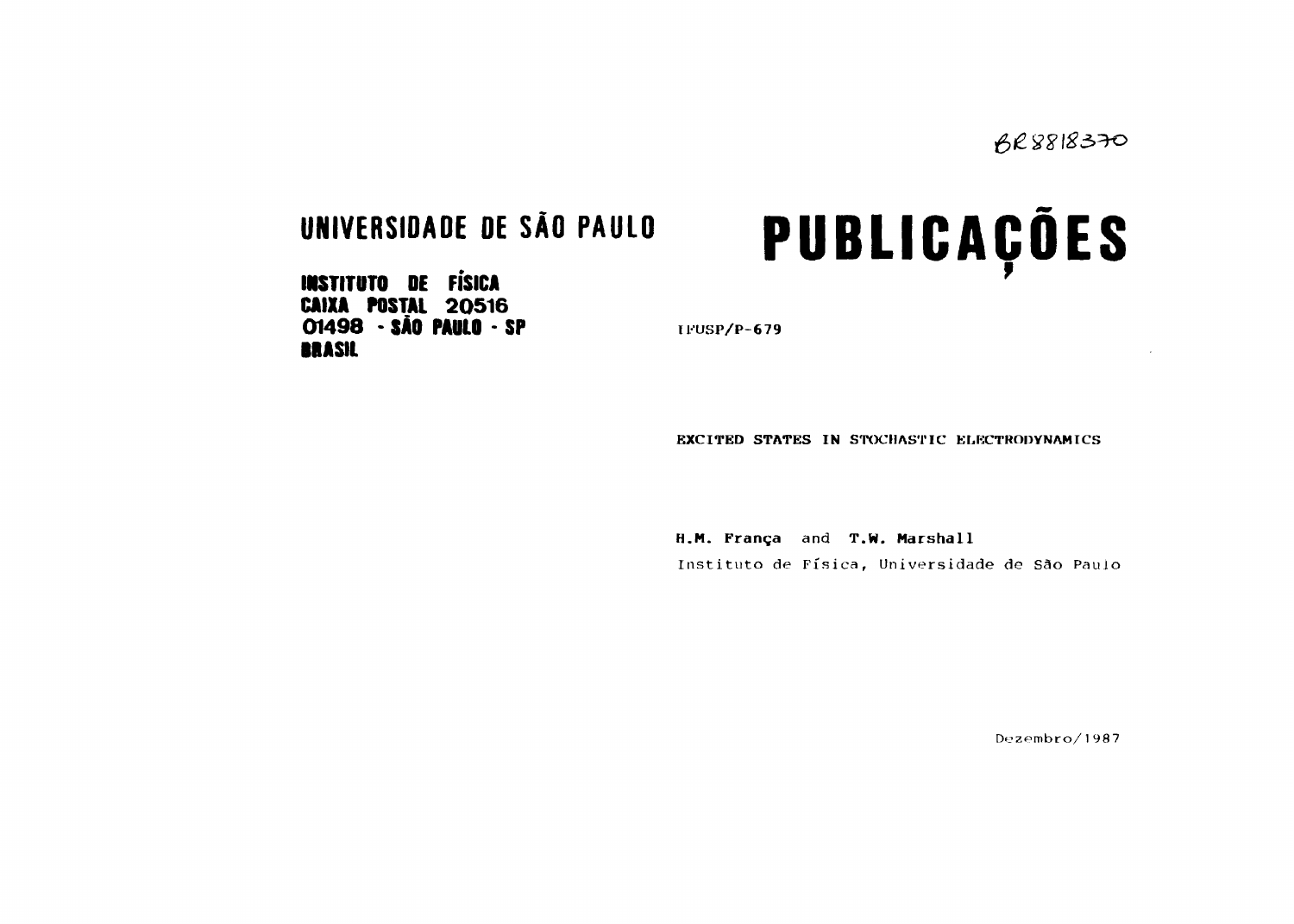**EXCITED STATES IN STOCHASTIC ELECTRODYNAMICS**

 $\ddot{\phantom{0}}$ 

 $\ddot{\phantom{0}}$ 

 $\ddot{\bullet}$ 

 $\ddot{\phantom{a}}$ 

 $\bullet$ 

 $\cdot$ 

**H. N. França\*\* and T. W. Marshall\*\***

**Departamento de Física Moderna, Universidad de Car.tabria Santander, 39005 SPAIN**

- **\* On study leave from Instituto de Física, Universidade de São Paulo, São Paulo, Brasil.**
- **+ Work supported in part by Fundação de Amparo a Pesquisa do Estado de São Paulo (FAPESP) and Conaelluo Nacional de Desenvolvimento Cientifico e Tecnológico (CNPq).**
- **\*\* On study leave from Department of Mathematics University of Manchester, Manchester HI3 9PL, England.**

 $\overline{\phantom{a}}$ 

 $\mathbb{R}^2$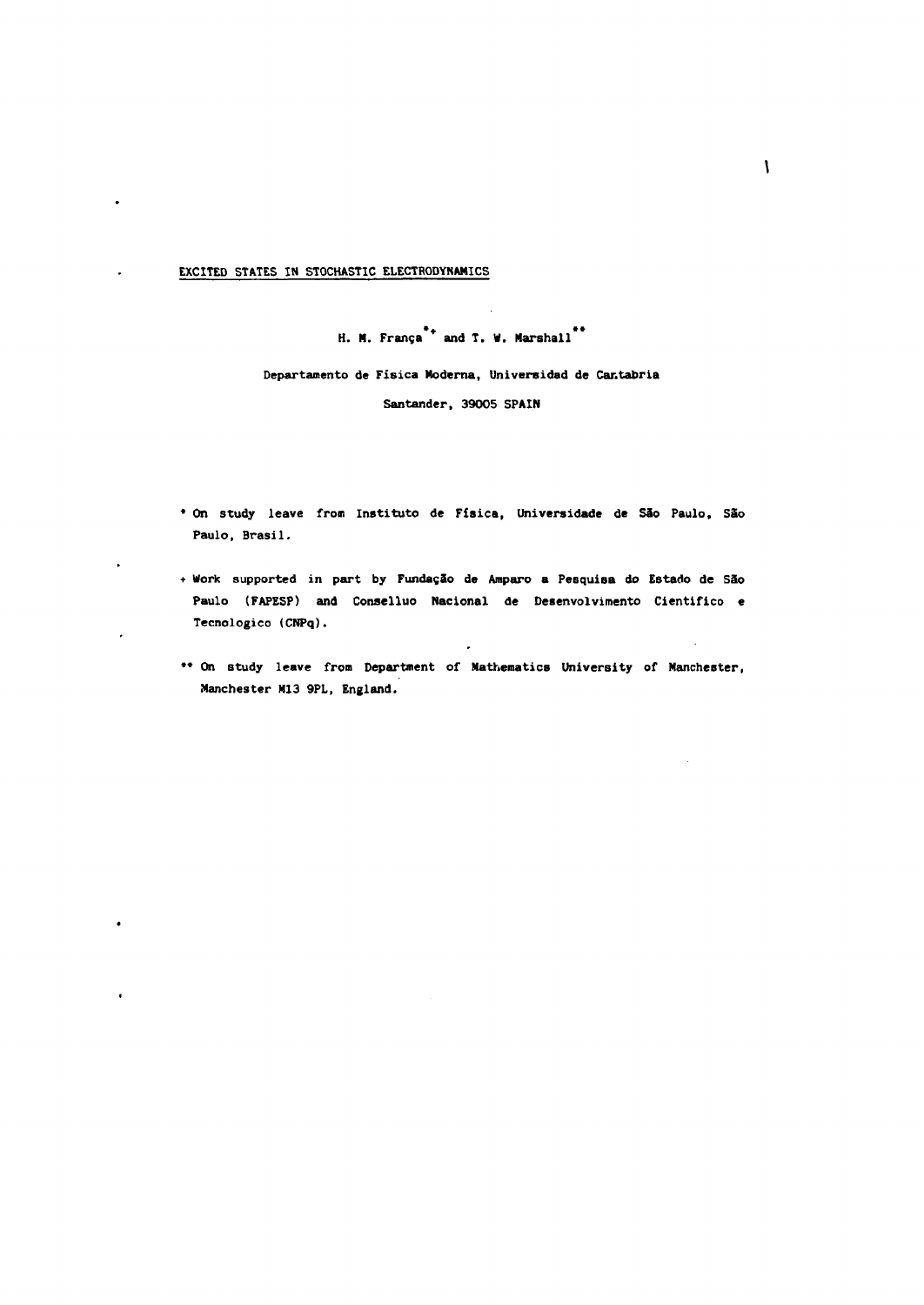## **ABSTRACT**

**We show that the set of Wigner functions associated with the excited states of the harmonic oscillator constitute a complete set of functions over the phase space. An arbitrary probability distribution can be expanded in terms of these Wigner functions. By studying the time evolution, according to Stochastic Electrodynamics, of the expansion coefficients, we are able to separate explicitly the contributions of the radiative reaction and the vacuum field to the Einstein A coefficients for this system. We also supply a simple semiclassical explanation of the Weiss., of-Heitler phenomenon in resonance fluorescence.**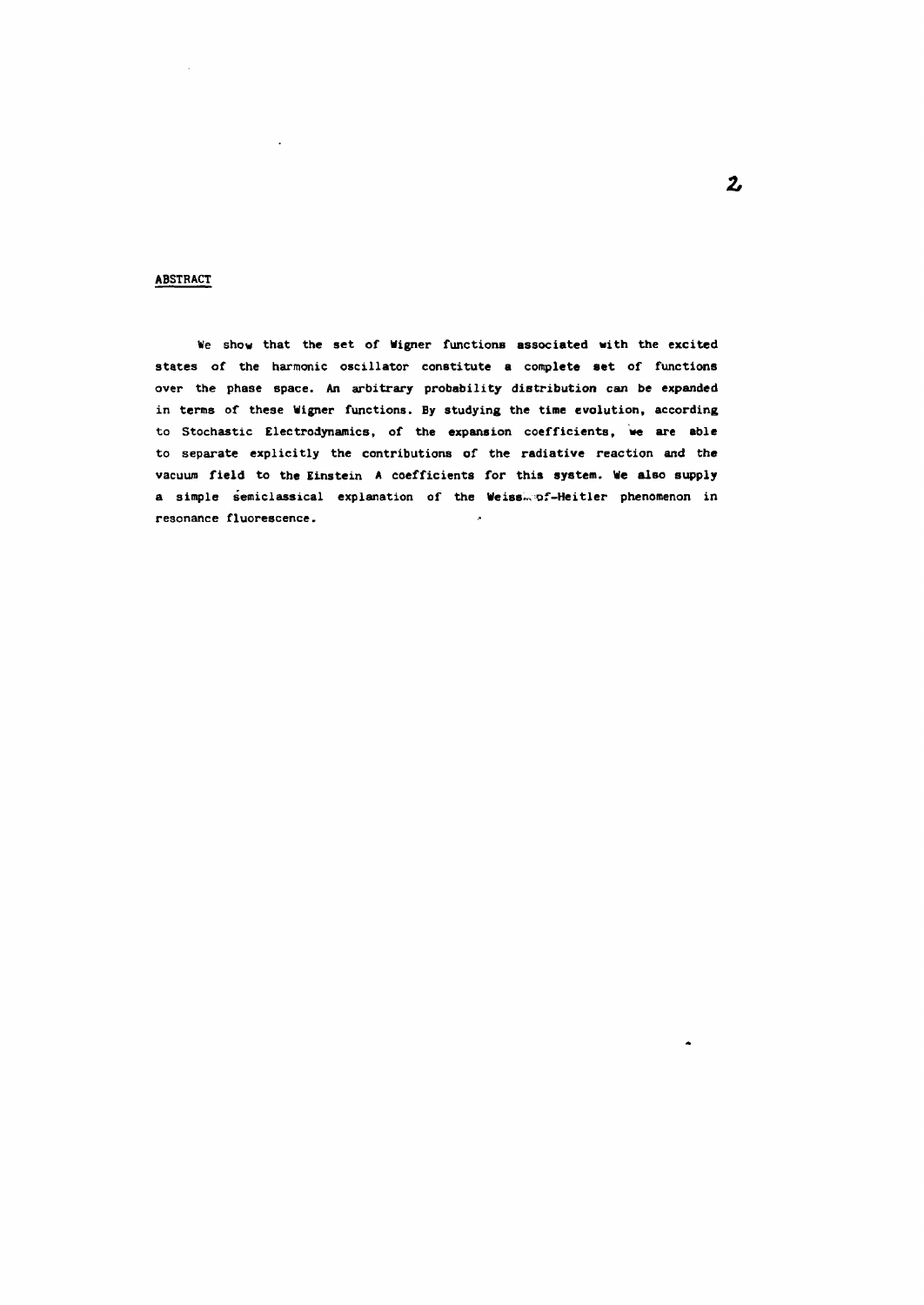#### **I) Introduction**

**(1 2) Stochastic Electrodynamics ' (SED) is a revival of Panck's second theory. Since it treats the electromagnetic field as a c-number, it may be** considered as the oldest semiclassical radiation theory. Reviews<sup>(3,4)</sup> of **such theories have generally concentrated on the version of Jaynes, in which there is no vacuum field. The conclusion has been reached that semiclassical theories are inadequate, because of their inability to explain various phenomena, including the coincidence counting of the "photons" in an atomic** cascade<sup>(5)</sup>, the "anticorrelation" in two channels of a beam splitter<sup>(6)</sup>, and the "antibunching" observed in resonance fluorescence<sup>(7)</sup>. Recently it **has been demonstrated, however, that an optical theory based on SED is capable** of explaining all of these phenomena<sup>(8)</sup>, and hence this conclusion is incorrect.

**Although the modern revival of SED preceded Jaynes' theory, it has received little attention in the literature. This is probably because, in its original conception, it was overambitious. It treated the electron as a classical point particle, and set out to explain the whole of nonrelativistic Quantum Mechanics (Q.M.) through the interaction of such a particle with the zeropoint electromagnetic field. The programme was remarkably successful for just one quantum system -the harmonic oscillator- but thirty years study of non linear systems has given only one useful result -a correct estimate** of the size of the hydrogen atom<sup>(9)</sup>. We have to recognize that, in the absence **of new "classical" ideas, which could include, for example, a stochastic version of the electron-positron field, a more modest version of SED should be used. This would continue to insist on the reality of the zeropoint electro**magnetic field, and hence on its representation as a c-number. However, it would describe the motion of electrons inside atoms through the nonrelativistic Schrödinger equation. This more modest version of SED would be only semiclassical **and not classical.**

**At this point we may note that a certain convergence has occurred between Quantum Electrodynamics in the optical region and SED. Thirty years ago there was little recognition in Quantum Electrodynamics that the zeropoint field was anything other than a source of "virtual photons". Now, with the emergence of quantum optics, especially the study of the atomic equations of motion**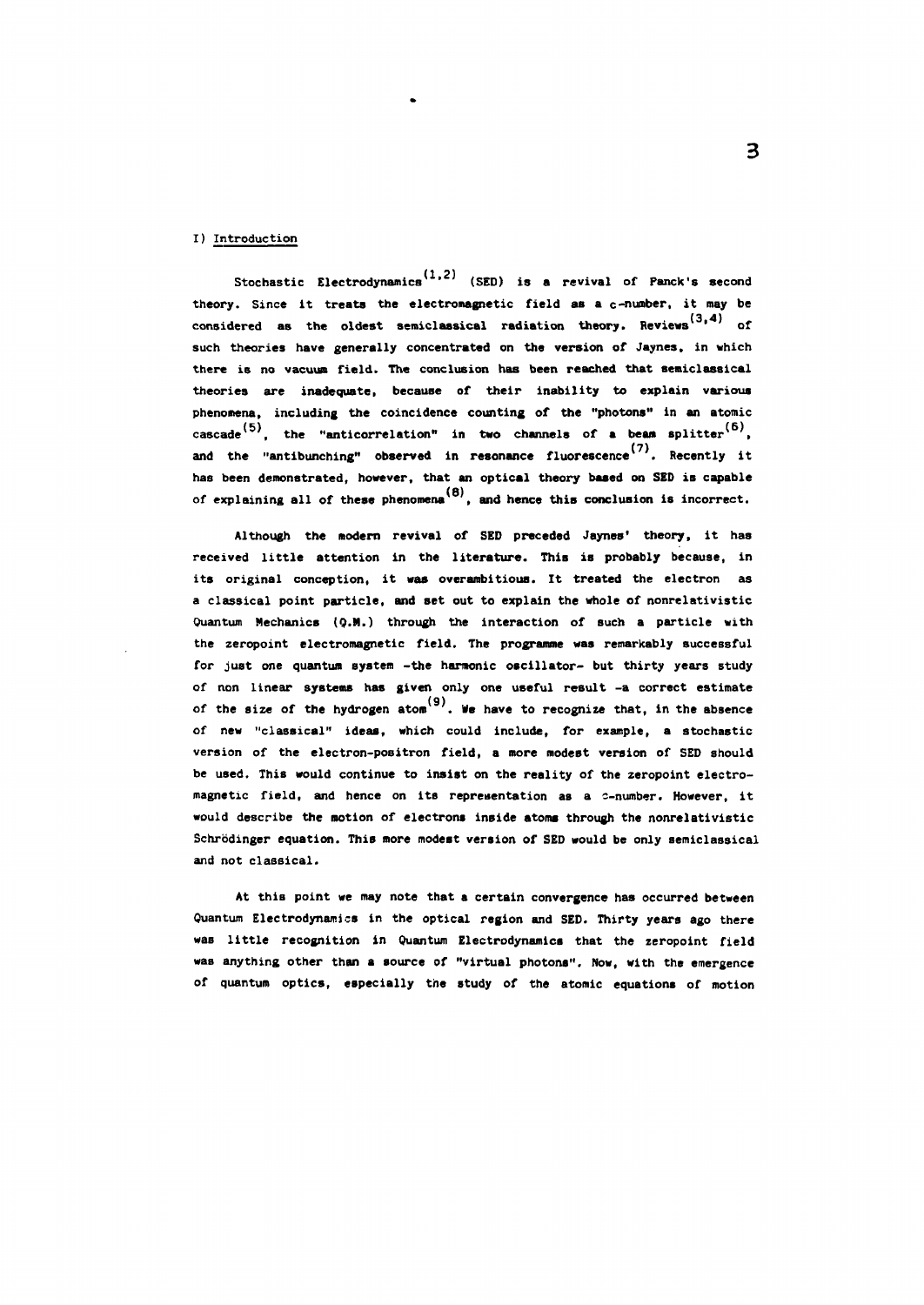in their Heisenberg form<sup>(3)</sup>, the vacuum field has a much more "real" status. **The idea that the ground state of an atom represents some kind of balance between radiative reaction and vacuum field effects certainly originated in SED, but it is now being proposed as a respectable quantum-mechanical description. Parallel with this is the idea that "spontaneous"emission, which Einstein, its discoverer, always considered so unsatisfactory, is actually stimulated by the zeropoint field. We shall show, in this article, that,** by returning to the harmonic oscillator we can make more precise the **contributions respectivelly of the radiative reaction and vacuum field to Einstein's A coefficients. This may also cast some light on the general problem of how frictional forces may be included in the quantum formalism.**

**Our treatment will also show more clearly the status of "negative probability" in Physics. We shall arpje that non positive definite distributions can enter into the description of physical systems only as a calculating device. They cannot be properly interpreted as distributions of probability and only those linear combinations which have the property of positive definiteness may be said to describe real physical states. This has a radical** consequence which has been recognized in SED long ago<sup>(10)</sup>: no excited state **of the harmonic oscillator is a real physical state, and hence a statement that a given atom "is" in a given excited state may not be correct.**

One argument<sup>(11)</sup> in favour of "negative probabilities" involves the classical diffusion of a particle between two reflecting walls; the **eigenfunctions of the diffusion operator are not positive definite. Since nobody questions that, in this classical process, the particle is always in some definite place, we infer that these eigenfunctions cannot, on their own, represent physical states of the diffusing particle. We shall show that the Vigner functions of the excited states of the harmonic oscillator play a similar role with respect to the Fokker-Planck operator, which gives the time evolution of an arbitrary distribution in phase space. None of these functions, except that representing the ground state, are, however, positive definite. We infer that only certain linear combinations of these excited-state distributions, that is certain mixtures of the firs; kind, represent real physical states.**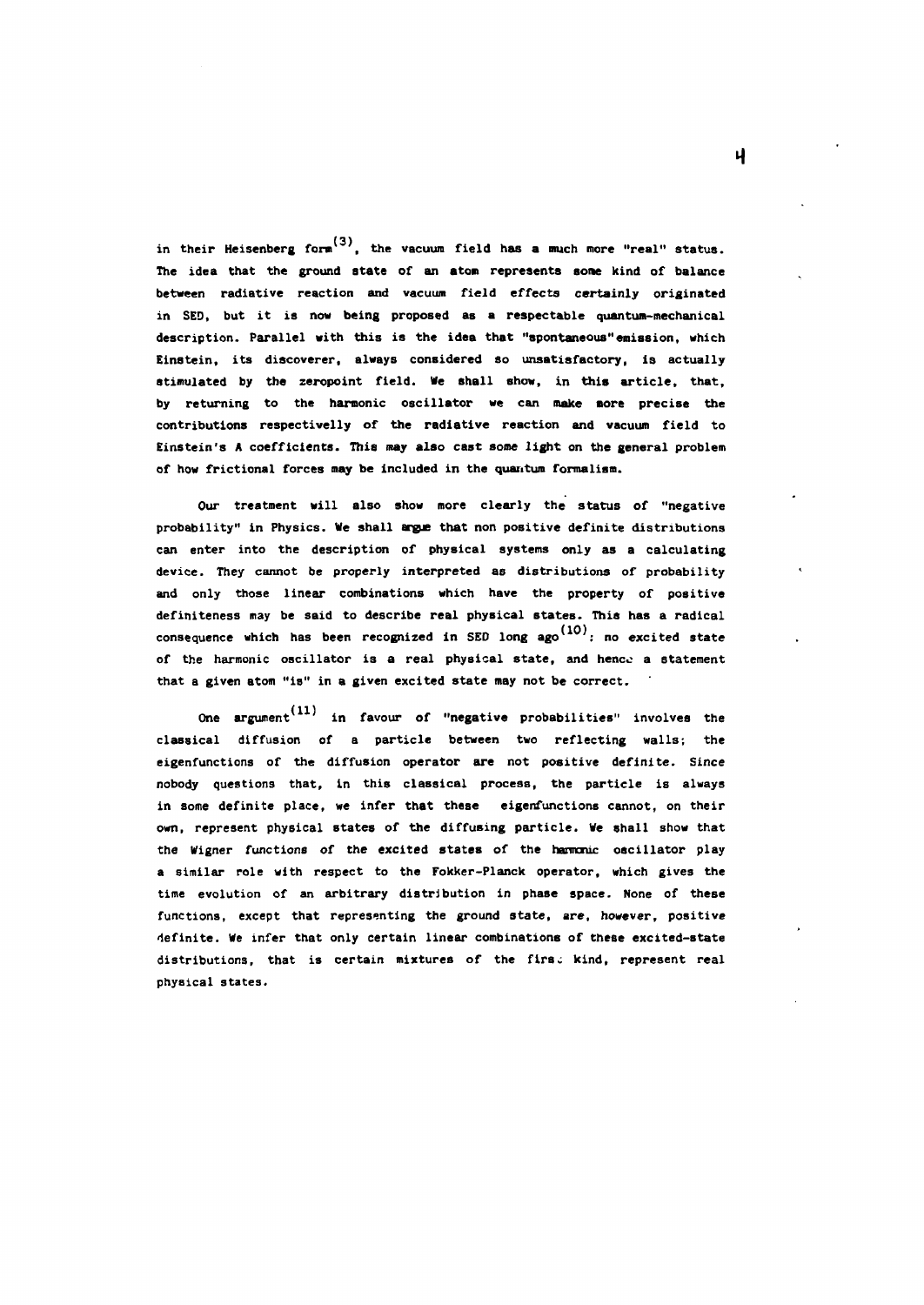# II) Completeness of the **excited states in phase space.**

 $\ddot{\phantom{a}}$ 

**A hamiltonian H, for instance a one dimensional hermitian, operator,** may, in certain cases, possess a complete set of excited states  $\phi(x)$  such that

$$
H(\phi_{\mathbf{A}}\mathbf{x}) = E_{\mathbf{A}} \phi_{\mathbf{A}}\mathbf{x}
$$

where  $E_{\nu}$  are the corresponding energy levels  $(\nu=0,1,2, ...)$  and the eigenfunctions  $\phi(x)$  satisfys the completeness relation

(2.2) 
$$
\sum_{n=0}^{\infty} \phi_{n}^{*}(x) \phi_{n}(y) = \delta(x-y)
$$

The **time evolution, in Quantum Mechanics, of the haniltonian system specified oy H is then given by:**

$$
P(X_1,Y_1)=\sum_{n=0}^{\infty}\alpha_n\,\varphi_n(x)\, \text{exp}\left(-\text{iEnt}/\text{h}\right),
$$

**where**

 $\ddot{\phantom{a}}$ 

 $\mathbf{r}$ 

 $\bullet$ 

$$
\begin{array}{ccc}\n\text{(2.4)} & \mathbf{Q}_{\mathbf{W}} = \int_{-\infty}^{\infty} \mathbf{d} \times \phi_{\mathbf{W}}^{\mathbf{X}}(\mathbf{x}) \, \mathbf{Q}(\mathbf{x}, \mathbf{0})\n\end{array}
$$

Consider now the Wigner function  $W(x,p,t)$  associated with  $\psi(x,t)$ 

 $\sim$ 

 $\bullet$ 

 $\mathbf{r}$ 

(2.5) 
$$
W(x,p,t) \equiv \int_{-\infty}^{\infty} \frac{dy}{\pi h} \psi^{\dagger}(x+y,t) \psi(x-y,t) \exp(2ipy/k)
$$
.

**The time evolution of W(x,p,t) is**

(2.6) 
$$
W(x_1p,t) = \sum_{n=0}^{\infty} \sum_{m=0}^{\infty} \alpha_m^k \alpha_m W_m^k p
$$
 )  $2\pi p[\lambda(E_m-E_n)t /h]$ 

**are constant and**

(2.7) 
$$
W_{\mathbf{m},\mathbf{w}}^{(\mathbf{x},\mathbf{p})} = \int_{-\infty}^{\infty} \frac{d\mathbf{p}}{\pi \mathbf{w}} \, \varphi_{\mathbf{m}}^{\mathbf{x}}(\mathbf{w},\mathbf{w}) \, \varphi_{\mathbf{w}}(\mathbf{x},\mathbf{y}) \, \exp\left(2i\mathbf{p}\mathbf{y}/\mathbf{h}\right)
$$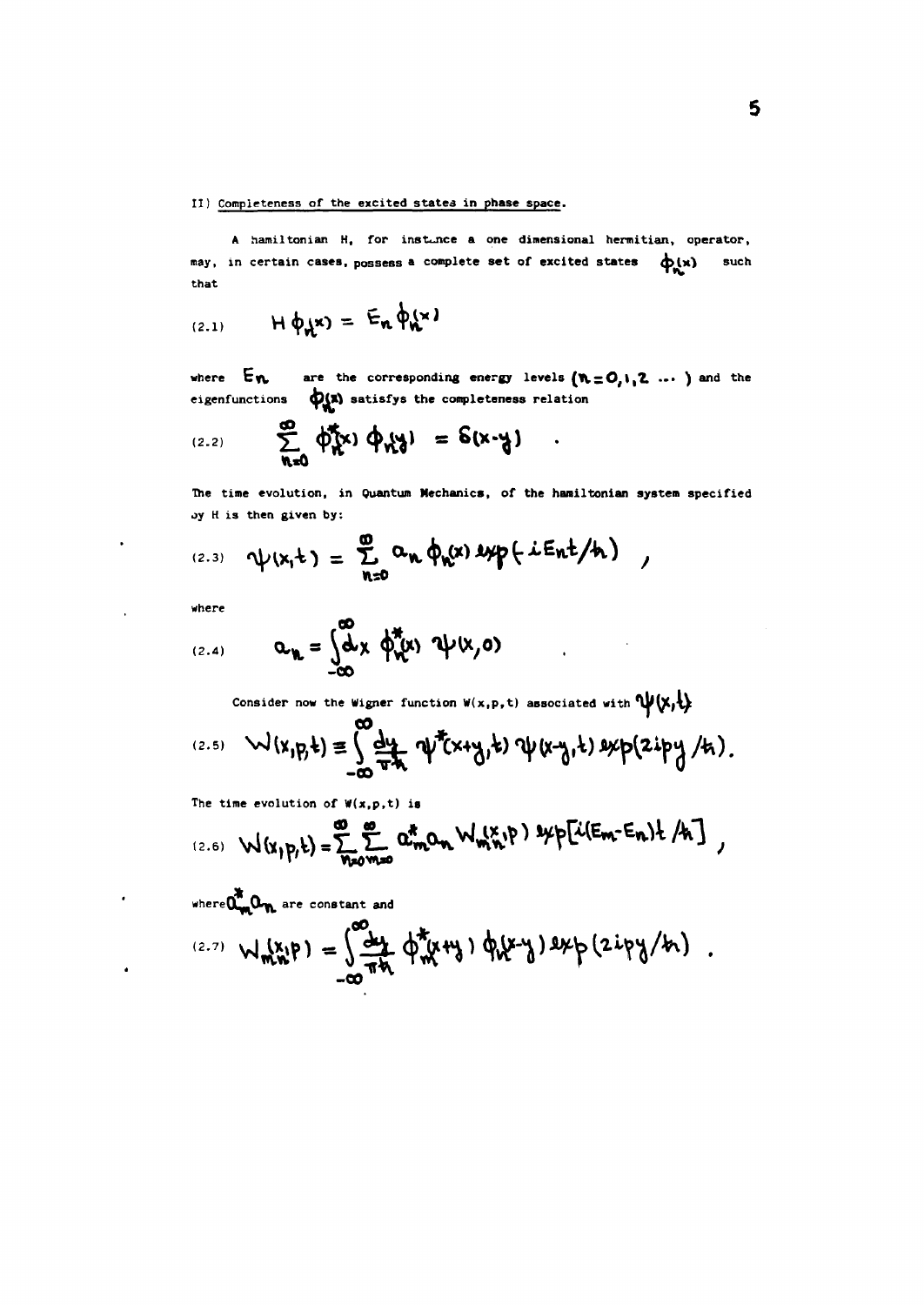**Real physical systems do not evolve in time according to (2.6); all** states, except the ground state ( $\mathbf{N=0}$ ), undergo decays by spontaneous emission **of radiation. We propose to study such processes also through the evolution of W(x,p,t), substituting for (2.6) the more general relation:**

(2.8) 
$$
W(x_1p_1t) = \sum_{m=0}^{\infty} \sum_{n=0}^{\infty} C_n(t) W_n(x_1p)
$$

 $\sim 10$ 

**The explicit expressions for**  $\binom{k}{m}$  **wil 1 b <sup>e</sup> obtained below, for the case of free and forced harmonic oscillator, within the realm of SED.**

**In order to be sure that such an expansion is possible, we need a** completeness property for the set  $\{W_{\mathbf{M},\mathbf{M}}\}$  . This is guaranteed through **the following theorem.**

Theorem 1: The set of functions  $\bigvee_{u \in M} X_{u} \phi$  is complete and orthogonal **over the space (x,p).**

**Proof: According to the definition (2.5) we can write**

$$
\sum_{m=0}^{\infty} \sum_{n=0}^{\infty} \frac{1}{n} \left( \frac{x}{y} + y \right) W_{n}(y) =
$$
\n
$$
= (\pi h)^{2} \int_{-\infty}^{\infty} \int_{-\infty}^{\infty} \int_{-\infty}^{\infty} dm \exp \left[ \frac{2i}{\pi} (9\eta - p\zeta) \right] \sum_{m=0}^{\infty} \Phi(x + \zeta) \Phi(x + \eta).
$$
\n
$$
\sum_{n=0}^{\infty} \Phi(x - \eta) \Phi(x - \zeta) = \frac{5(x - y) \delta(9 - p)}{2\pi h}
$$

**where we have used (2.2) and the Fourier integral representation of the Dirac delta function.**

**This establishes the property of completeness. The property of orthogonality is obtained in a similar manner and we give only the result**

$$
\int_{-\infty}^{\infty} dx \int_{-\infty}^{\infty} dp \, \mathsf{W}_{m,n}^{\star}(\mathsf{x},\mathsf{p}) \, \mathsf{W}_{\mathsf{r},\mathsf{S}}^{\star}(\mathsf{x}) = \frac{\delta_{mr} \, \delta_{ns}}{2\pi\hbar}
$$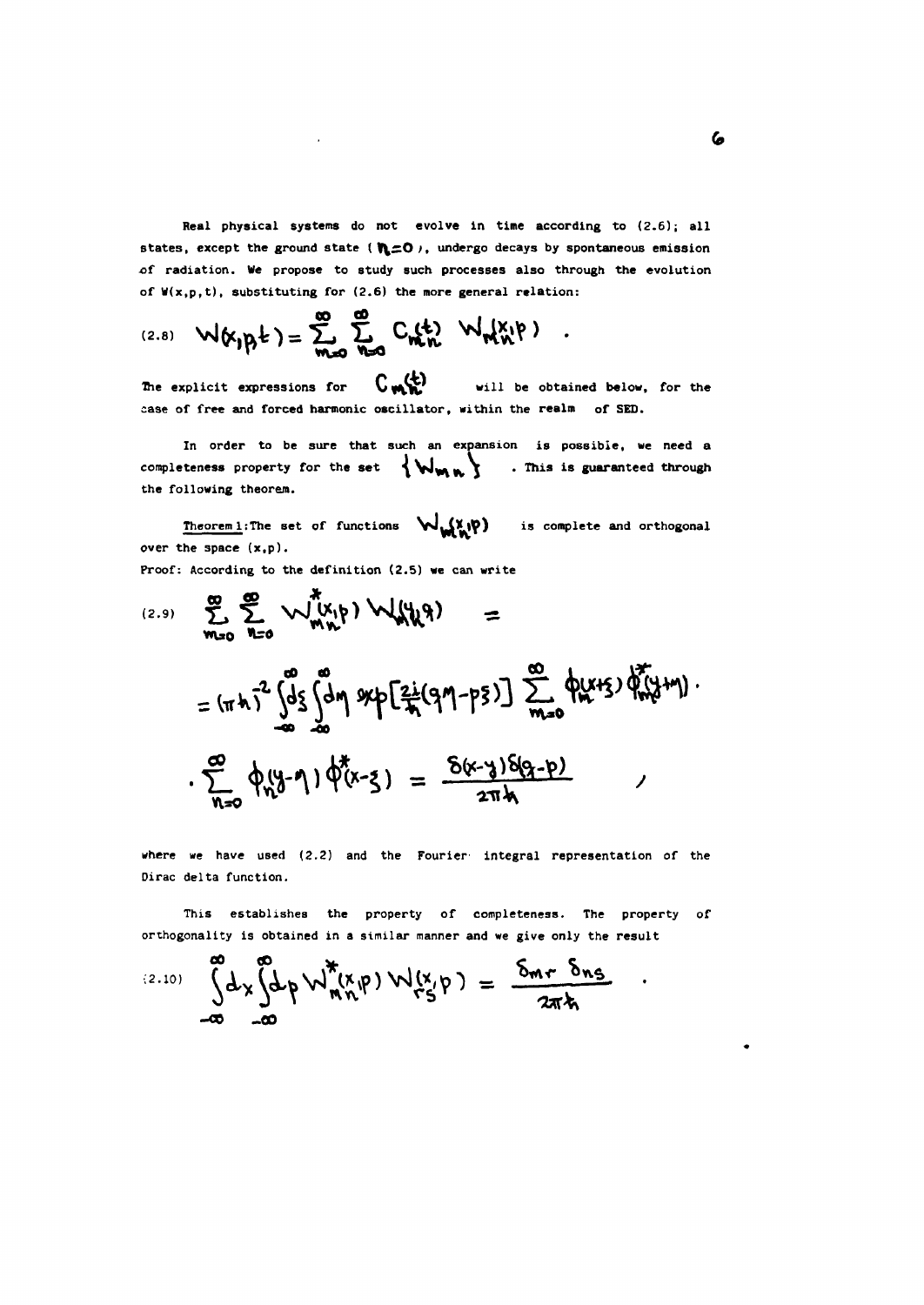**In the following two sections we shall consider the special case of the harmonic oscillator, for which the haniltonian is**

(2.11) 
$$
H = -\frac{h^2}{2m_0} \frac{\partial^2}{\partial x^2} + \frac{1}{2} m_0 u_0 x^2
$$

where  $\mathbf{W}_{\mathbf{m}}$  is the mass of the particle and  $\mathbf{W}_{\mathbf{0}}$  the frequency. Then the excited **state wave functions can be expressed as**

(2.12) 
$$
\phi_n(x) = (z^n x!)^{\frac{1}{2}} \left(\frac{m_0 w_0}{\pi \lambda} \right)^{1/4} H_n(x \sqrt{\frac{m_0 w_0}{\lambda}}) \frac{1}{2} \phi(-\frac{m_0 w_0 x^2}{2 \lambda})
$$

**where Hyi ar <sup>e</sup> Her mite polynomials.**

**In this case each function of the complete set of Wigner functions , defined in (2.7), can be calculated explicitly giving'<sup>12</sup>'**

$$
W_{m,n}^{(x,p)} = \frac{(1)^{m} 2^{\frac{m}{2}}}{\pi n} \left(\frac{m!}{n!}\right)^{1/2} exp\left(-\frac{m_0 u_0 x^2}{n} - \frac{p^2}{m_0 u_0 n}\right).
$$

$$
\frac{1}{4}\left(x\sqrt{\frac{m_0\omega_0}{h_1}}-\frac{1}{\sqrt{h_1h_0\omega_0}}\right)^{h-m}\left(\frac{n-m}{h_1}\left(\frac{2m_0\omega_0x^2}{h_1}+\frac{2b^2}{m_0\omega_0k}\right)\right)
$$

if  $m \leq w$ . Here  $\begin{bmatrix} a \\ b \end{bmatrix}$  are associated Laguerre polynomials. In the case **Here are studied B.** In the construct interchange **W.** with **W. everywhere and also replace i by -i.** 

**We Bhall see that for studying transitions induced by thermal radiation,** the diagonal subset of  $\{W_{\mathbf{M},\mathbf{R}}\}$  is sufficient. The functions of this **subset, which may be termed "Wigner functions of the excited states", are given by**

$$
W_{n,k}(x, p) = \frac{(-1)^k}{Tk} L_{n,k}(2z) \exp(-z) \equiv U_{n,k}(z)
$$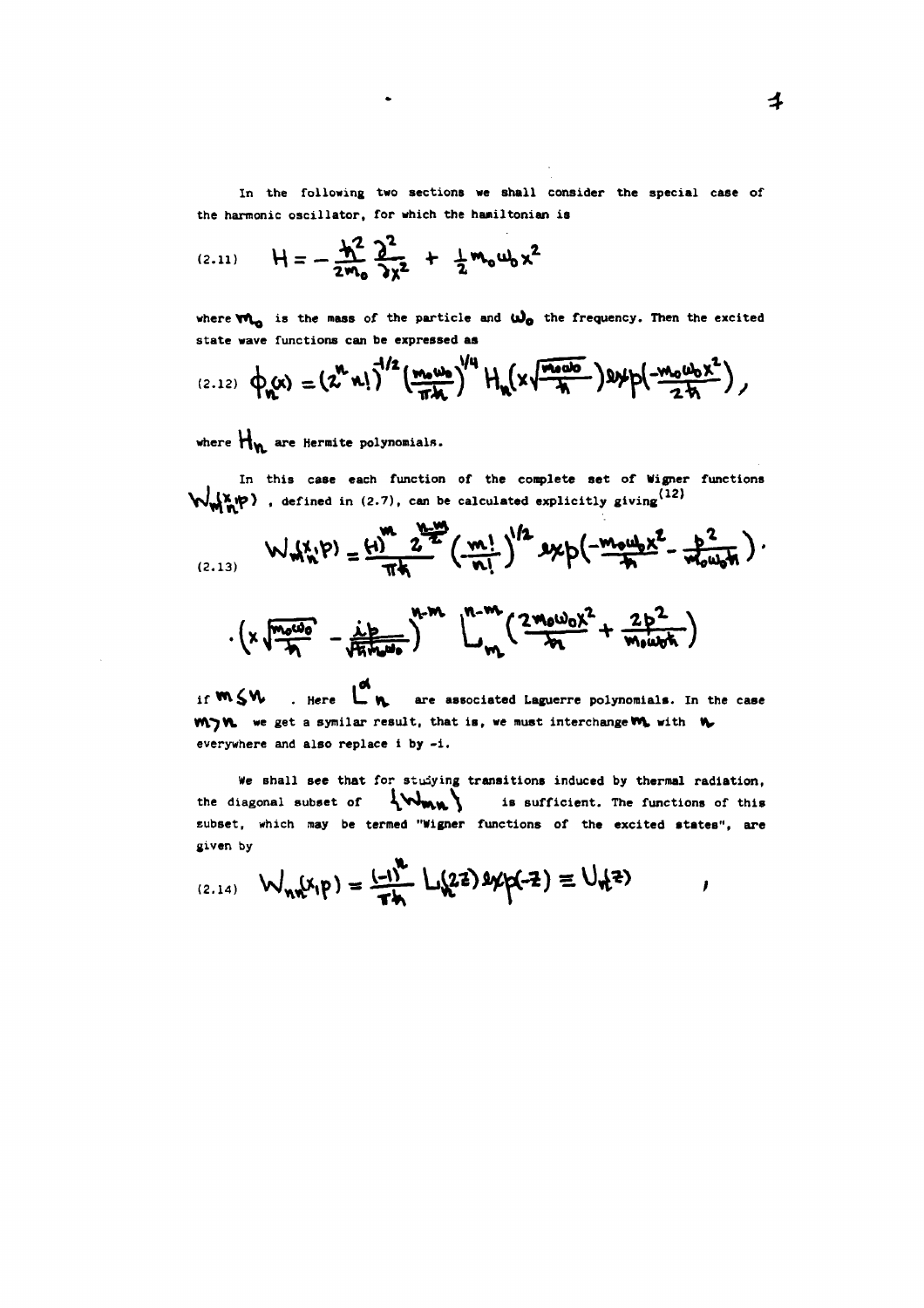where 
$$
z = \text{MeWoX}^2/k_1 + p^2/\text{MeW}_0 k_1
$$
 and  $L_n = L_n$  is a Laguerre polynomial.

**In this case it is possible to prove another completeness result.**

**Theoreme 2:** The set of functions  $\bigcup_{n\in\mathbb{Z}}\{2\}$  is complete and orthogonal **in the sense:**

(2.15) 
$$
\int_{0}^{\infty} d\vec{z} \cup_{m\vec{k}} \vec{z} \cup \int_{0}^{\infty} d\vec{z} = \frac{\delta_{m,n}}{2\pi^{2}h^{2}}
$$

**and**

$$
\sum_{(2.16)}^{\text{min}} \quad \sum_{n=0}^{\infty} \ \bigcup_{k \in \mathbb{Z}} \bigcup_{k \geq 0} \bigcup_{k \geq 1} \mathbb{Z}^{\{1\}} = \frac{\delta(z-z^{\prime})}{z\pi^2k^2}
$$

**These results fallow directly from the standard orthogonality and completeness properties of the Laguerre polynomials.**

 $\sim$  .

l.

k,

 $\cdot$ 

 $\cdot$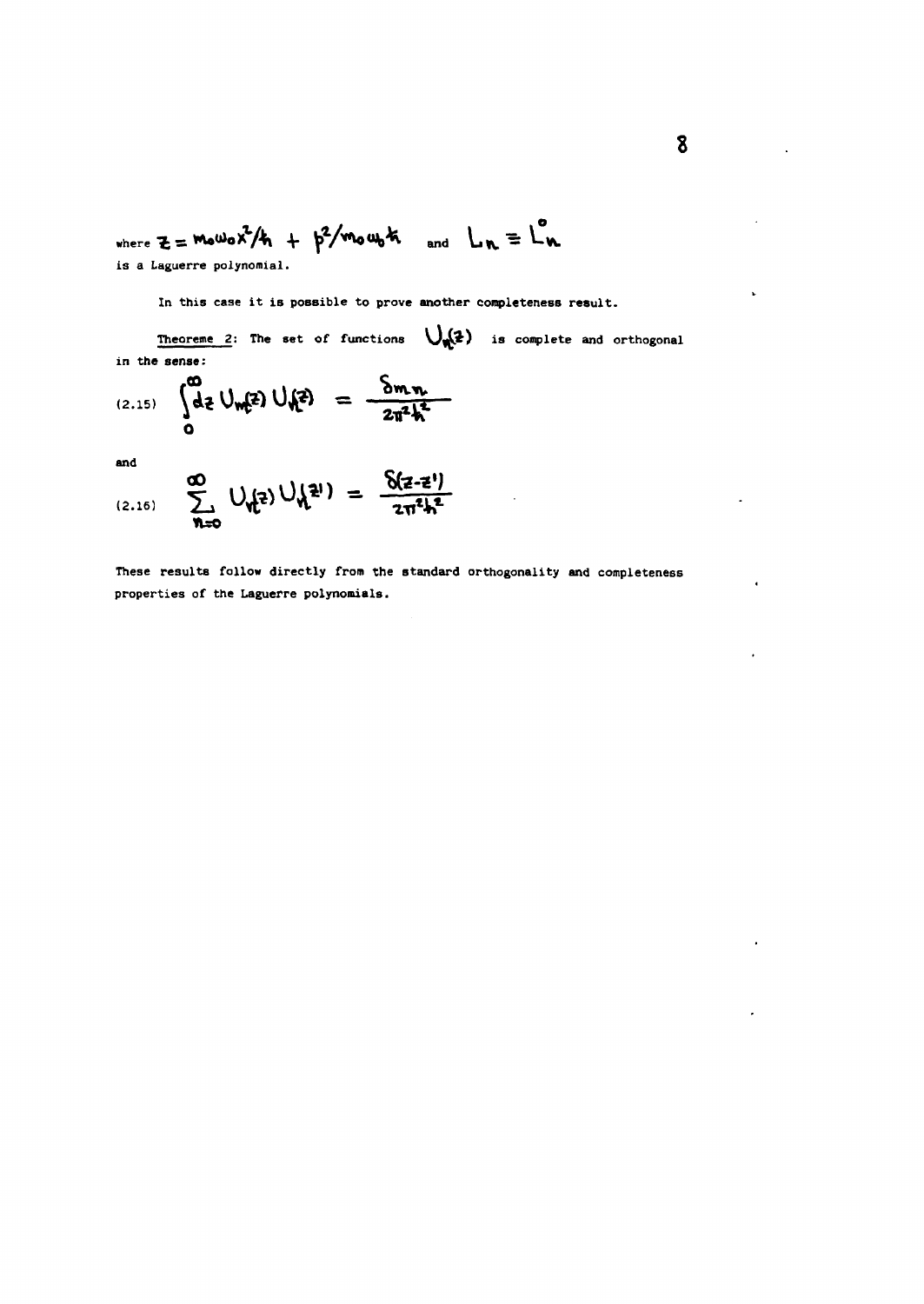### **Ill) The Einstein A and B coefficients en 5ED**

**There has been a great deal of controversy about the respective roles of the vacuum field and radiative reaction in the spontaneous emission of** radiation. Milonni<sup>(3)</sup> has shown, by making a suitable ordering of the operators **in the second-quantized formalism, that the contribution of either of these fields may be reduced formally to zero. Such a treatment suggests that there is no real difference between the vacuum and radiative reaction fields.**

**In SED the electromagnetic field, instead of being an operator, is a c-number. A product of fields is independent of its ordering, and "field commutators" are just a coded way of specifying the various autocorrelations of the zeropoint field. We can therefore make an unambiguous distinction between the vacuum fields and the radiation reaction.**

**The motion of a harmonic oscillator in SED is given by a Langevin-type equation**  $2.12$ 

(3.1) 
$$
m_0 \ddot{x} = -m_0 \omega_0^2 x - m_0 z \dot{b} \dot{x} + \varepsilon E_x(t) \qquad \dot{y} \dot{\delta} = \frac{e^2 \omega_0^2}{3 m_0 c^3} \qquad y
$$

where the term **-20**  $\mathbf{w}_0$  in the equation of motion has its origin in the radiation reaction force  $2e^2 \times 10^{-3}$  . The random force  $eE_{x}^{(k)}$  is generated **by the x component of the fluctuating electromagnetic field, that is, is a gaussian stochastic process with a spectral density given by:**

(3.2) 
$$
I_o(\omega) = \int_{-\infty}^{\infty} d\tau \left( E_x(\epsilon) E_x(\epsilon+\tau) \right) s x p(i\omega \tau).
$$

**Such a system differs from a Brownian harmonic oscillator in only one** respect; the noise  $E_{\mathbf{x}}(t)$  is not white, so that  $\mathbf{I}_{\mathbf{o}}$  is not a constant function of **W**. If we choose for  $\textbf{I}_{\text{a}}(w)$  the spectral density of the zeropoint field

$$
^{(3.3)}\quad T_e(\omega) = \frac{1}{2} \pi \omega^3 / 6 \pi^2 c^3
$$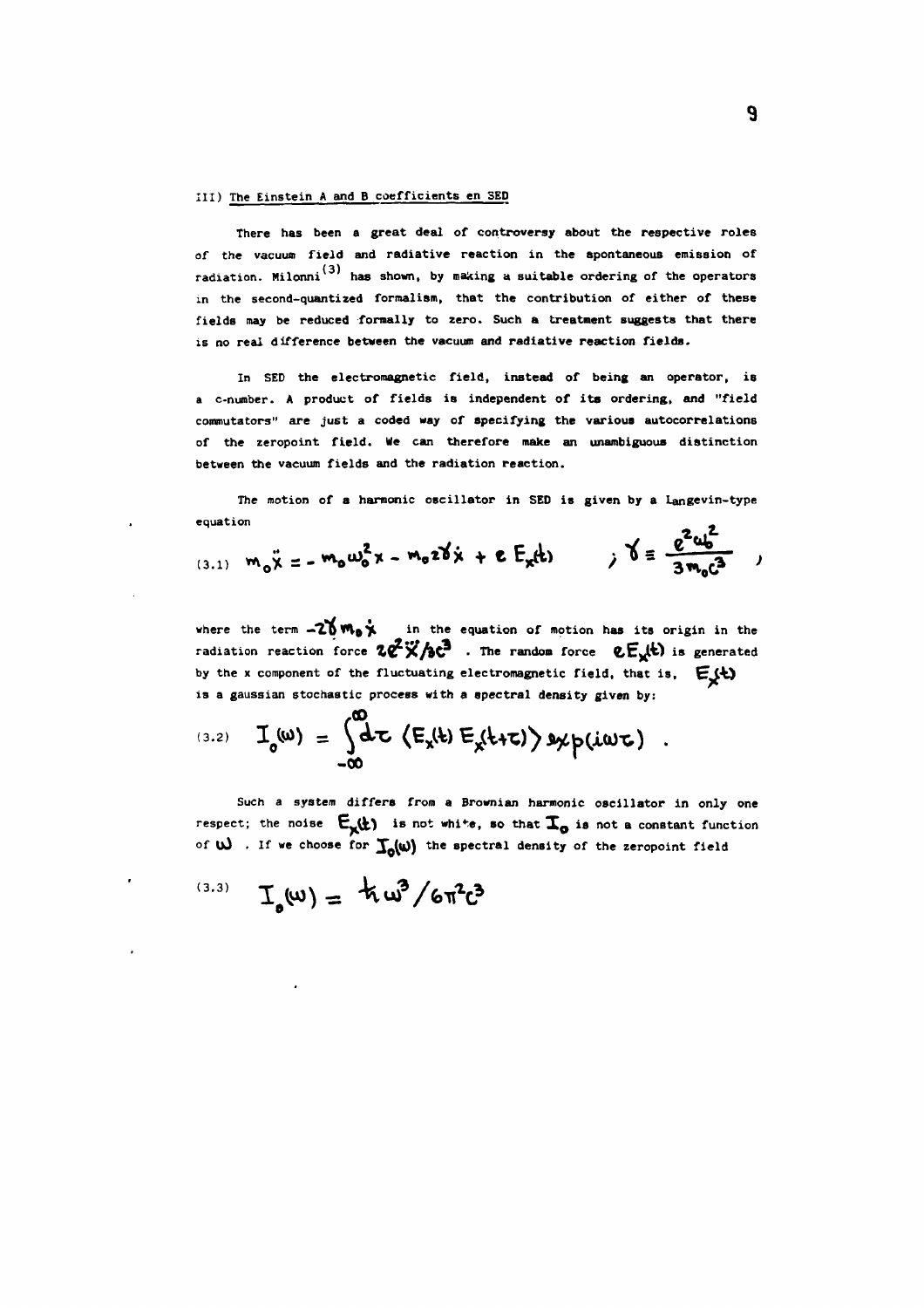then, because of the linearity of  $(3.1)$ ,  $\mathsf{X}(t)$  is also a gaussian process. **In particular the stationary phase-space distribution is the ground state distribution given by equation (2.14)**

(3.4) 
$$
W(x_1 p) = U_0(z) = \frac{2x p(-z)}{\pi k}
$$

**In order to understand the role of excited states in SED, we now consider the time-dependent case. It is convenient to treat "spontaneous" emissions** along with those stimulated by incident radiation. This means considering **a general spectral density**  $\overline{I}(\omega)$  instead of just the zeropoint field  $\overline{I}_n(\omega)$ **However, because the zeropoint field is not directly observable we write**

$$
\mathcal{I}(\omega) = \mathcal{I}_0(\omega) + \mathcal{I}_4(\omega)
$$

where  $\mathbf{I}_{\text{ob}}(\omega)$ is the observable part of the incident spectrum. The phase **space distribution W(x,p,t) satisfies the Fokker-Planck equation\*<sup>10</sup>':**

$$
(3.6) \quad \frac{\partial \mathcal{M}}{\partial t} = \gamma \frac{\partial}{\partial \xi} (\xi \mathcal{W}) + \gamma \frac{\partial}{\partial \eta} (\eta \mathcal{W}) + \mathcal{D} (\frac{\partial^2 \mathcal{W}}{\partial \xi^2} + \frac{\partial^2 \mathcal{W}}{\partial \eta^2}) ,
$$

where  $\sum$  and  $\sum$  are constants of the deterministic motion, given by

 $\bullet$ 

$$
S = X \sqrt{\frac{m_0 \omega_0}{\hbar}} cos(\omega_0 t) - \frac{P}{\sqrt{m_0 \omega_0 \hbar}} sin(\omega_0 t)
$$
  

$$
M = X \sqrt{\frac{m_0 \omega_0}{\hbar}} sin(\omega_0 t) + \frac{P}{\sqrt{m_0 \omega_0 \hbar}} cos(\omega_0 t)
$$

**and**

$$
(\text{3.7}) \qquad \mathcal{D} = \frac{(\pi e)^{2}}{m_{o} \omega_{o} \hbar} \mathcal{I}(\omega_{o})
$$

is the diffusion coefficient. Because  $S^2 + \eta^2 = Z$  it is easy to show that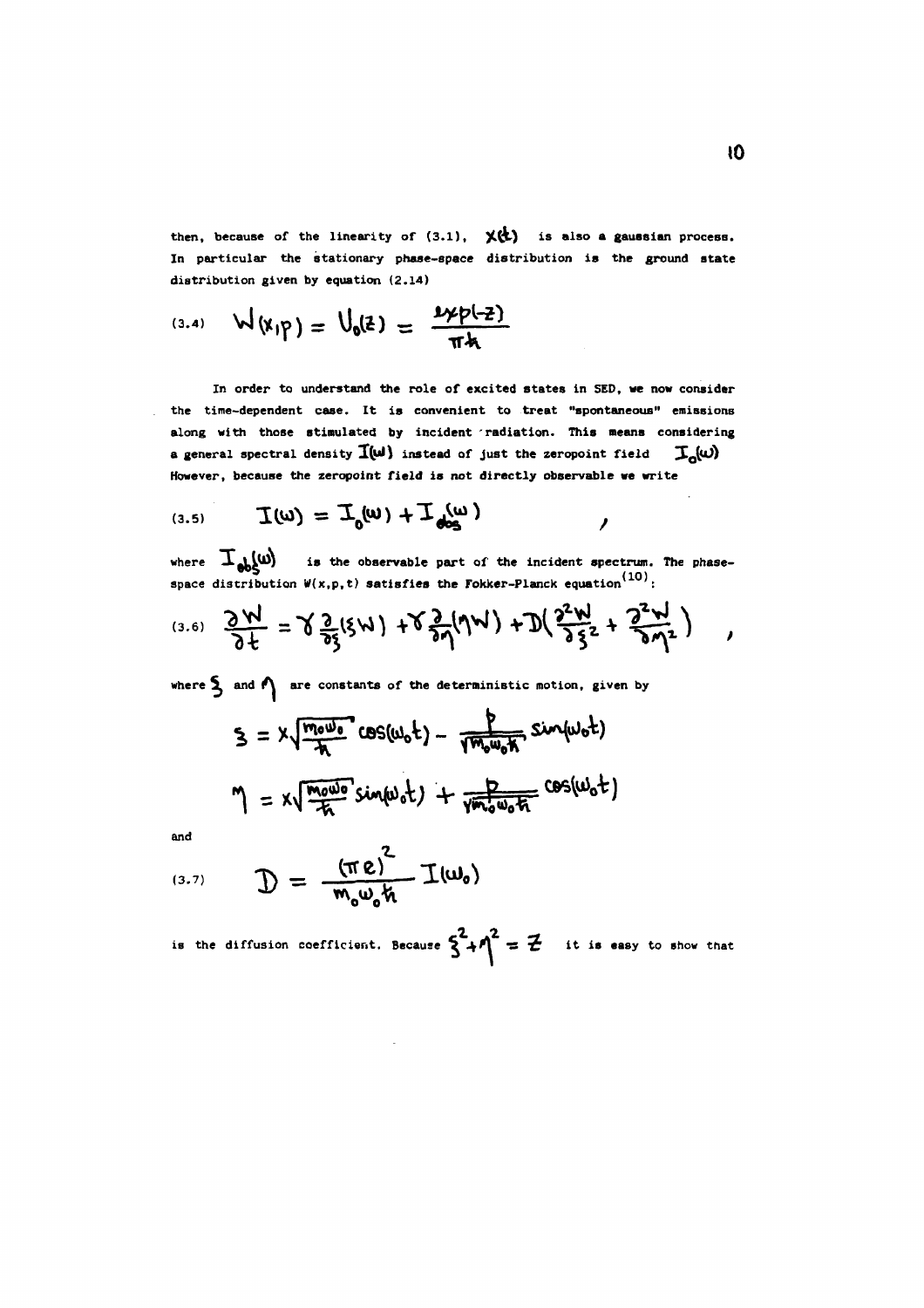the stationary solution of (3.6) is  $W = V_0$  $\epsilon$ ) =  $\frac{W}{\pi k}$  in the particular  $\frac{1}{2}$  case in which  $\mathcal{D} = \mathcal{D} = (\mathbf{TE})^2$ **1** 

A further transformation is convenient

$$
(3.8) \quad \xi = \sqrt{z} \text{ (6S)} \qquad \text{)} \quad \eta = \sqrt{z} \text{ sin } \theta
$$

where  $\overline{z}$ , is the same as before (see 2.14). Then (3.6) becomes

$$
(\text{3.9}) \quad \frac{\partial \mathcal{H}}{\partial t} = 2\sqrt{2\frac{3\pi}{4}} + M \frac{1}{2} \mathcal{D} \left( 4\frac{3\pi}{4} + 4\frac{3\pi}{4} + \frac{1}{2} \frac{3\pi}{4} \right) \quad .
$$

We observe that a system which, at t=0, is in equilibrium with the zeropoint spectrum ( $\forall \exists \subseteq \bigcup_{n} (\exists)$ ), and which, for t o, interacts with any field of thermal (that is incoherent) radiation, is always homogeneous with respect to the variable  $\psi$  . We may therefore, for such a system, discard the derivative with respect to  $\psi$  in (3.9), and consider W as a function of z and t only. Then using theorem 2 of the previous section, we can put

$$
(3.10) \quad W(z,t) = \sum_{n=0}^{\infty} C_n(t) U_n(z)
$$

where  $\bigcup_i$  and defined before in (2.14) and

$$
(3.11) \quad C_{\eta}(t) = 2\pi^2 h^2 \int_0^{\infty} d\vec{z} \; U_{\eta}(z) \; W(z,t)
$$

The time evolution of the coefficients  $C_{\mathbf{N}}(k)$  can be obtained by substituting (3.10) into (3.9). Using the recurrence relation between the

Laguerre polynomials 
$$
L_{h}^{(2)}
$$
 ve get:  
\n(3.12) 
$$
\sum_{n=0}^{\infty} C_{n}(t) U_{h}^{(2)} = \sum_{n=0}^{\infty} C_{n}(t) U_{h}^{(2)} + \frac{1}{2} \int_{\frac{\ln n}{n}} \left[ -n \delta_{n,n+1} + \delta_{n,n} + (n+1) \delta_{n,n+1} \right] + 2 \mathbb{D}[n \delta_{n,n+1} - (2n+1) \delta_{n,n} + (n+1) \delta_{n,n-1} \right]
$$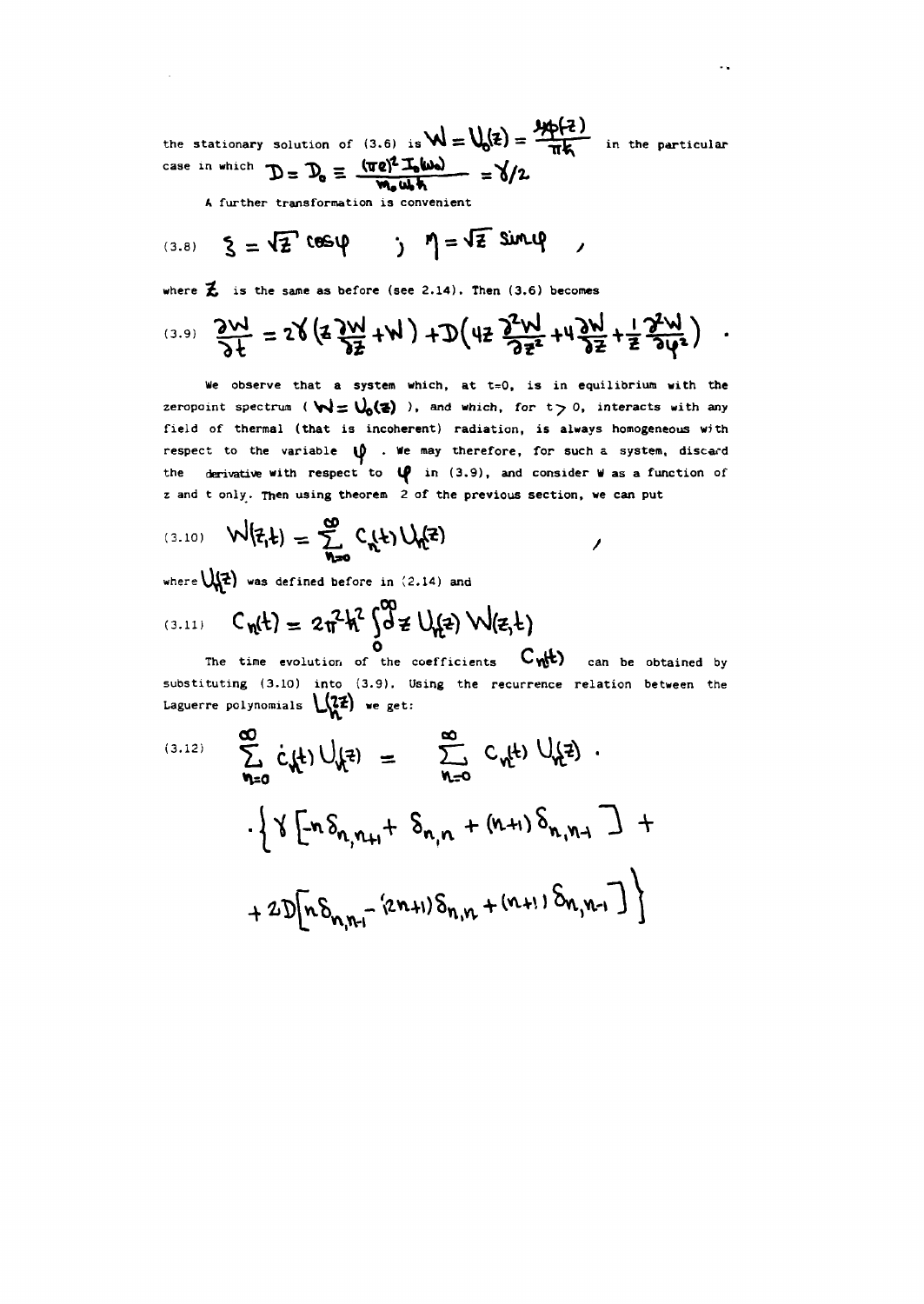Since the functions  $\bigcup_{n=0}^{\infty}$  are orthogonal we must have

$$
\begin{aligned}\n\text{(3.13)} \quad \dot{C}_{n}(t) &= \left\{ n. \left( -\text{X+2D} \right) \delta_{n,n+1} + \left[ \text{X} - 2 \text{D} (2n+1) \right] \delta_{n,n+1} + \right. \\
&\quad + \left( \text{X} + 2 \text{D} \right) (n+1) \delta_{n,n-1} \left\} \text{C}_{n}(t) &= \\
&\quad = \left( P_{n,n+1} + P_{n,n} + P_{n,n-1} \right) \text{C}_{n}(t) \quad .\n\end{aligned}
$$

With the above definition of  $\mathcal{P}_{\mathbf{M},\mathbf{M+1}}$ ,  $\mathcal{P}_{\mathbf{M},\mathbf{M}}$  and  $\mathcal{P}_{\mathbf{M},\mathbf{M-1}}$  we can interpret these as "transition probabilities", per unit time, from the mathematical (not physical) states  $V$  to  $V_0$  +1,  $V_1$  to  $V_2$  and  $V_3$  to  $V_1$ -1 respectively. The explicit expressions for these "transition probabilities" are

 $(3.14)$ 

$$
P_{n,n+1} = (n+1)(2D-8)
$$
  
\n
$$
P_{n,n} = 6 - (2n+1)2D
$$
  
\n
$$
P_{n,n+1} = n (2D+8)
$$

Here, for instance in the expressions for  $\mathcal{P}_{\mathbf{u}_1}$   $\mathbf{u}_{+1}$ and  $P_{\mathbf{v},\mathbf{v}\mathbf{-i}}$ , we can easily identify the role of radiation reaction due to the presence of  $\gamma$ . In a "downwards transition", like  $\mathcal{P}_{\mathfrak{n}_{\ell},\mathfrak{n}_{\ell}\mathfrak{l}_{\ell}}$ we have a positive contribution of radiation reaction as is expected on physical grounds. However in a "upwards transition", like  $\mathcal{V}_{\mathbf{n},\mathbf{N+1}}$  , we obtain a negative contribution of radiation reaction.

To obtain the Einstein A and B coefficients we substitute (3.5) in the expression for D given en (3.7). Then

$$
P_{n_1n_2n_1} = B_{n_1n_2n_1} \mathcal{I}_{\theta_{0s}^{(1)}}(w_0) + A_{n_1n_1}
$$

(3.15)

$$
P_{n_1n_1} = B_{n_1n_1}I_{obs}(\omega_0) + A_{n_1n_1}
$$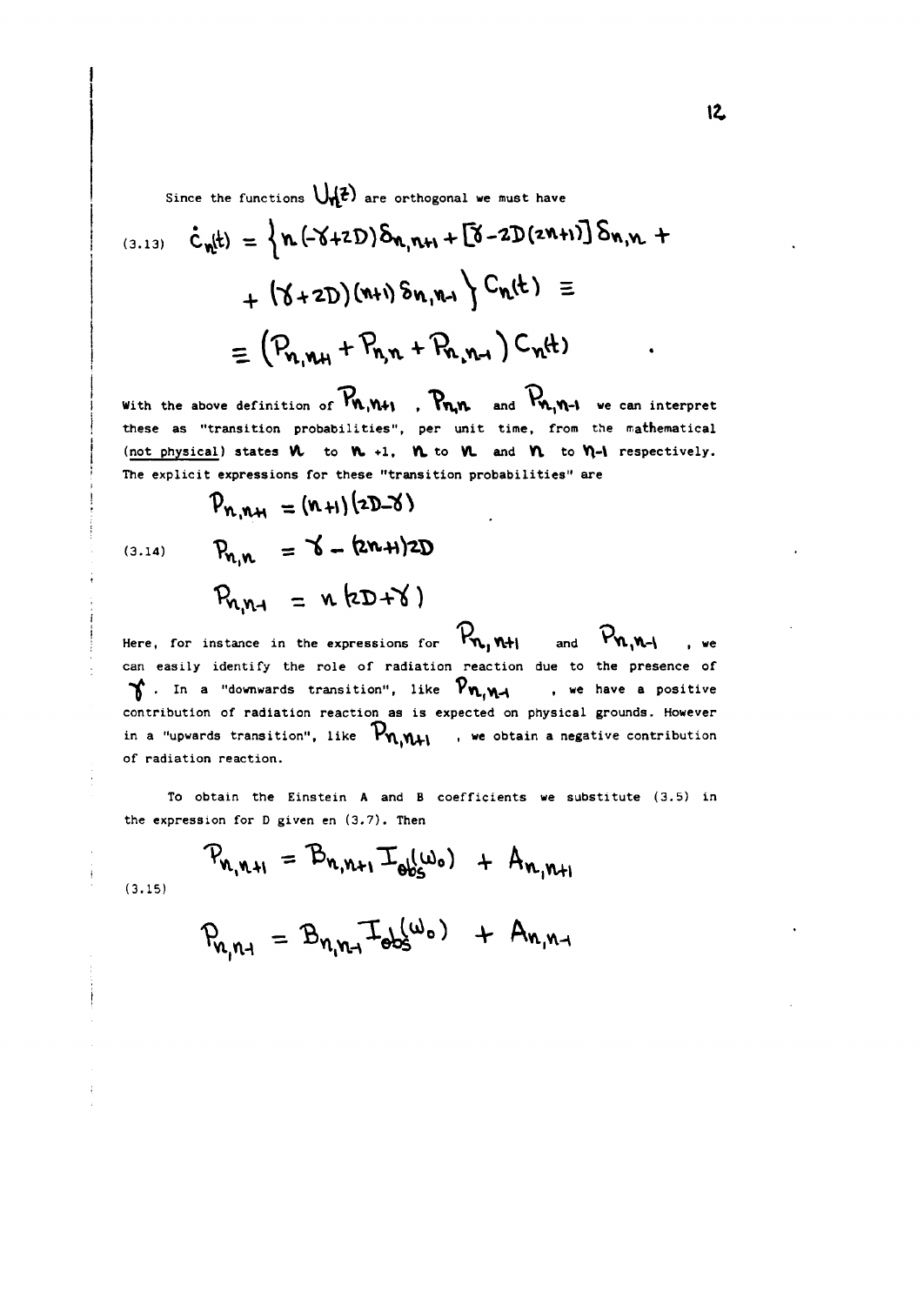(3.16) 
$$
B_{n,n+1} = \frac{2(n+1)\pi^2 e^2}{\hbar m_0 \omega_0}
$$
 ;  $A_{n,n+1} = 0$ 

an A

**where**

$$
B_{n,n-1} = \frac{2n\pi^{2}e^{2}}{4nm_{0}\omega_{0}} \qquad ; \qquad A_{n,n+1} = \frac{2n e^{2}\omega_{0}^{2}}{3m_{0}c^{3}}
$$

**These results are in full agreement with the formal calculations of** Quantum Electrodynamics. In particular, the coefficient  $A_{\mathbf{w},\mathbf{w},\mathbf{w}}$  **o f "spontaneous absorption" is zero and we now see that this is because of a** balance between the effects of radiation reaction and vacuum fields ( $\delta = 2D_0$ **as was seen before). Also the coefficient A^fU l <sup>o</sup> <sup>f</sup> "spontaneous emission"** has equal contributions coming from these two sources ( $\gamma$  and  $2D_0$ ). The equality between  $B_{n,m,n}$  and  $B_{n,m,n}$  also follows from (3.16) and (3.17).

**We note that these conclusions agree with those reached by Milonni though his arguments had a more quantum-mechanical flavour. We also note that one of these results, equation (3.17) for**  $A_{W,M}$ **, is a rather old resul in SED(14).**

**We stress again, however, that the "states" given by the distributions" are, in SED, nothing more than a convenient complete set of functions. Their role with respect the Fokker-Planck equation (3.9), is very similar to that of the functions**

$$
V_{n}(x) = \text{US}(nx) \quad ; \quad n = 0, 1, 2 \cdots
$$

**With respect to the diffusion problem**

$$
\frac{\partial V}{\partial t} = \frac{\partial^2 V}{\partial x^2} \qquad \qquad \left(\frac{\partial V}{\partial x} = 0 \quad \text{at } x = 0, \pi \right)
$$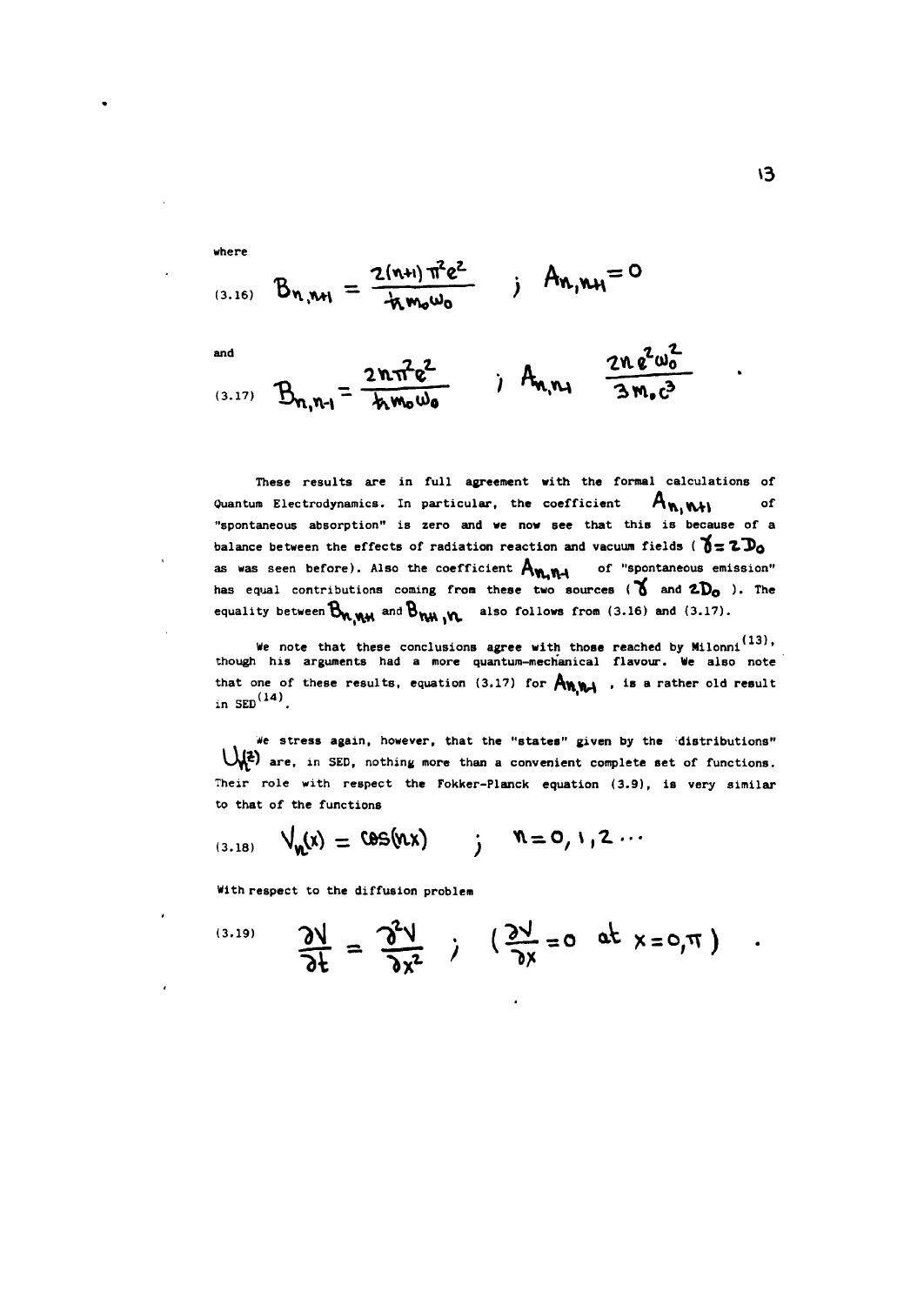**None of the solutions (3.18) derived from (3.19) represents by itself a physical** solution, with the sole exception of the "ground state",  $N = 0$ . We could describe **the solution**

$$
(\text{3.20}) \quad V(x,t) = 1 + \alpha \cos(x) \exp(-t)
$$

**as a decay of the "mixture' of states n=0 and n=l into the state n=0 as t tends to infinity. But we would not, in this context, allow such language to obscure the fact that such a mixture may be a physical state only for** those values of  $\alpha$ , namely  $\neg \zeta \alpha \zeta$ , for which V is positive definite. **The same considerations apply to the excited states of the harmonic oscillator, and also, possibly, to the excited states of atoms. The state n=l is represented by the Wigner function (see 2.14)**

$$
(3.21) \qquad W_{11}(x_1p) = \frac{(22-1) \, 3 \, x \, p(-2)}{\pi h}
$$

which is negative for  $\frac{2}{\epsilon} \leq 1/2$  . If we consider mixtures of this with the **ground state \f\*0O**

$$
E_{(3.22)} \quad \mathcal{W}(\mathbf{x}_{1} \mathbf{p}) = \frac{\mathcal{W}_{\mathbf{00}}(z) + \alpha \mathcal{W}_{\mathbf{0}}(z)}{1+\alpha}
$$

then such states corresponds to physical states only if  $0 \leq \alpha \leq 1$ .

**The language we are warning against is, of course, strongly entrenched in the literature. It is now becoming fashionable to describe resonance fluorescence as the radiation emitted by an atom which is oscillating coherently between two states. We shall show in the following section that such language is no more justified than in the case we have just been studying.**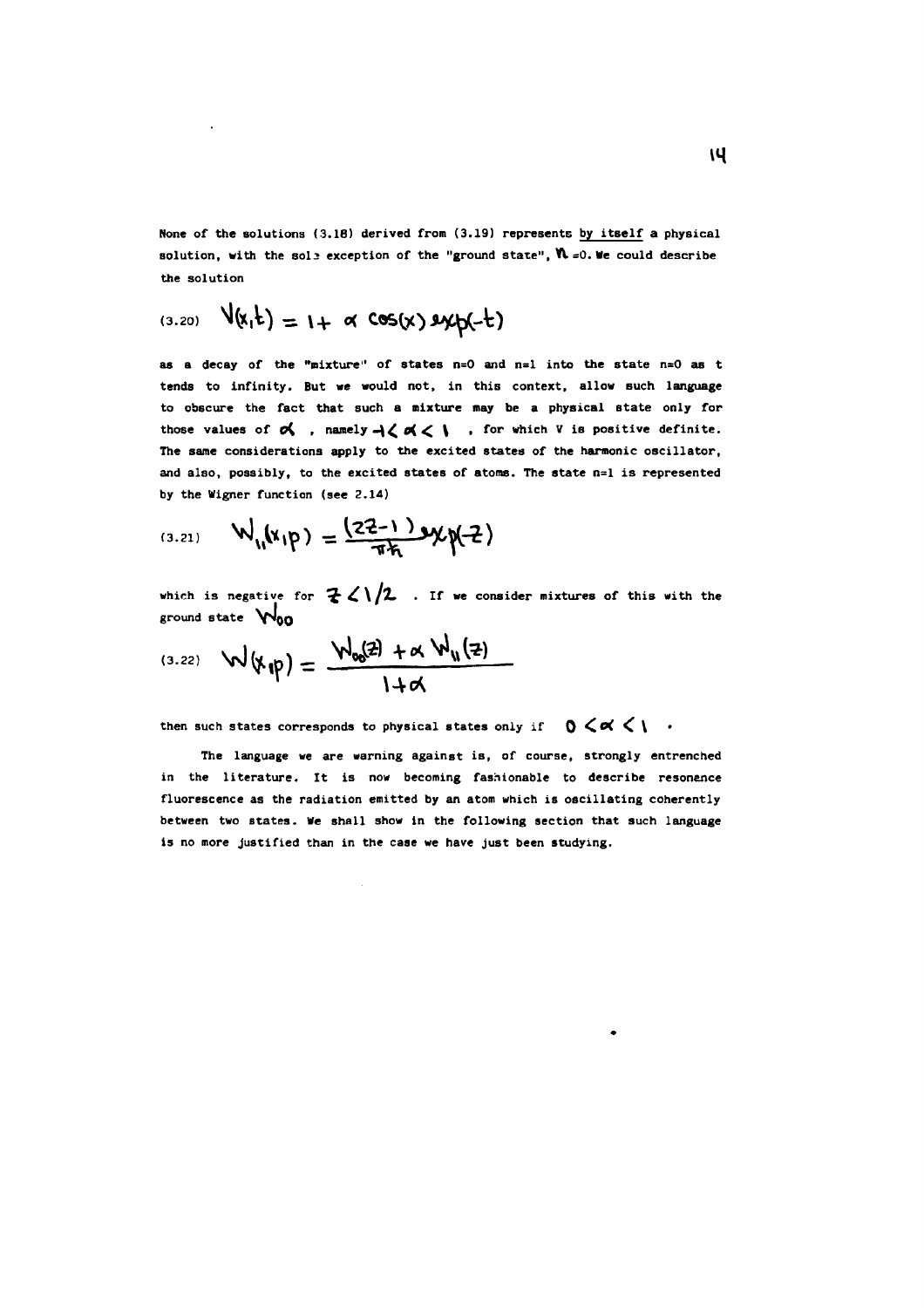### **IV) Resonance fluorescence in SEP**

**Resonance fluorescence occurs when an atom is driven by a coherent electromagnetic field whose frequency is close to one of its transition frequencies. It was predicted, long before sufficiently coherent sources became available, that the radiation emitted should have the linewidth of** the driving field, rather than the natural linewidth of the transition<sup>(16,17)</sup>. **Although the prediction was based in Quantum Electrodynamics, it has always been considered somewhat paradoxical, though it is now well verified experimentally.**

**In SED this Weisskopf-Heitler phenomenon receives a very natural explanation. A driven harmonic oscillator has a Langevin-type equation**

(4.1) 
$$
\ddot{x} + 2\dot{\delta}\dot{x} + \omega_0^2 x = \frac{e}{M_0} [E_x(t) - F\sin(\omega t)]
$$

In the absence of the zeropoint field  $\mathbb{E}^{H}_{\mathbb{R}}$  we have the deterministic solution

$$
A_{d} = R_0 \left[ \frac{ie Fxyp(i\omega k)}{m_0(\omega_0^2 - \omega^2 + 2i\delta \omega)} \right]
$$

In the absence of  $F$  we have the zeropoint stationary solution  $\chi_{\mathbb{Z}}$  which is wellknown<sup>(1,2)</sup> in SED. Then the steady-state solution of (4.1) is

 $\ddot{\phantom{1}}$ 

$$
A_{(4,3)} \qquad \chi = \chi_d + \chi_g
$$

**Now the radiation emitted by this system at a given frequency is obtained from the autocorrelation of x, that is**

**(4.4,**

Because  $\chi$  and  $\chi$  are independent we have

(4.5) 
$$
K(\tau) = \langle \ddot{x}_{\underline{d}}(t) \ddot{x}_{\underline{d}}(t+\tau) \rangle + \langle \ddot{x}_{\underline{d}}(t) \ddot{x}_{\underline{d}}(t+\tau) \rangle
$$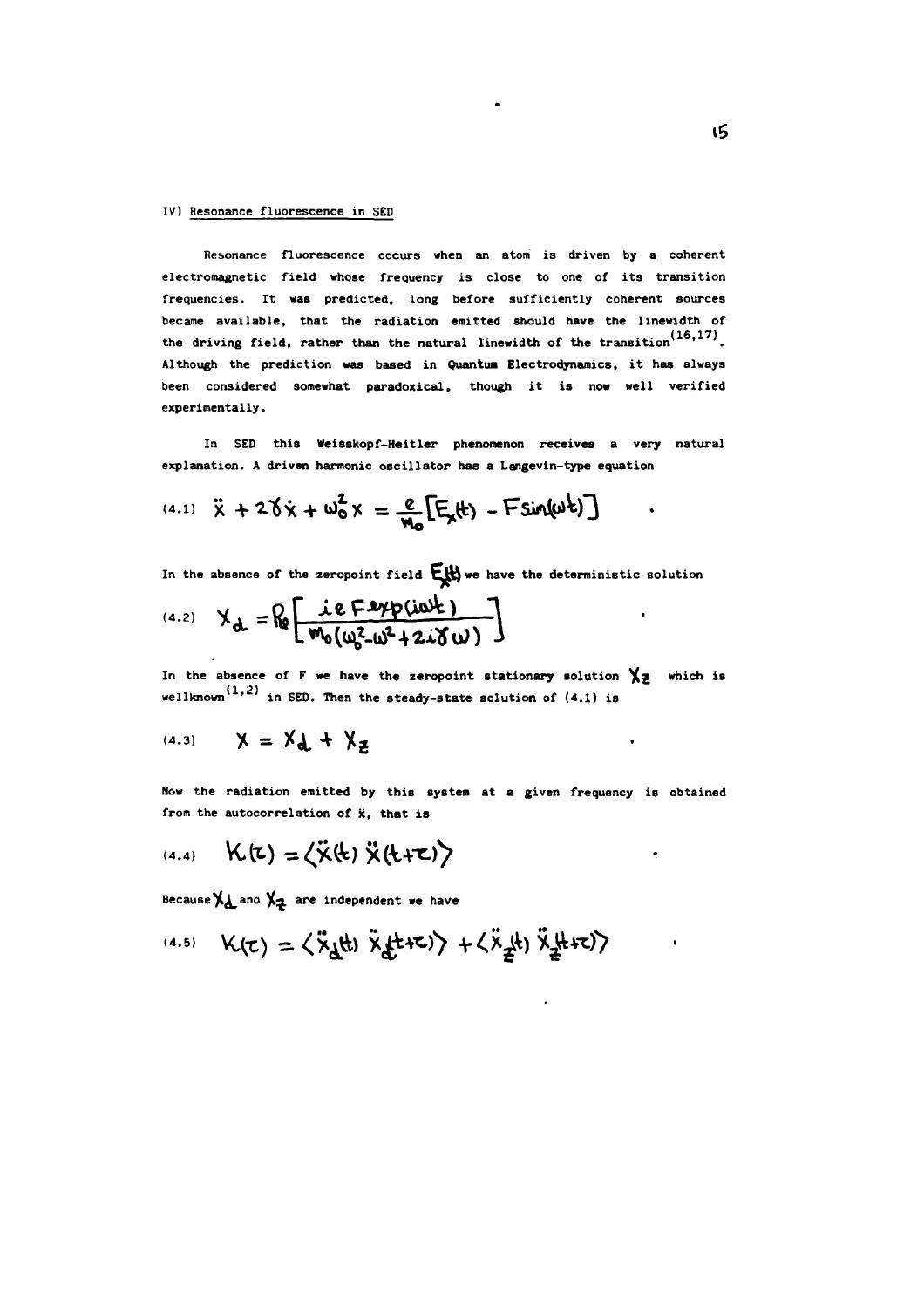**The first term on the right hand side represents radiation at the single** frequency  $\omega$  (which is the frequency of the deterministic motion  $\chi$ ), while the **second term represents a line of width Q centred on the frequency d)o as** is wellknown in  $\text{SED}^{(1,2)}$ . But we saw in the previous section that the ground **state of the oscillator, which is represented by the stochastic process y ^ , is an equilibrium 3tate in which the radiation emitted at a given frequency is equal, on average, to the radiation absorbed at that frequency. Hence only the sharp line, at frequency (>} of the deterministic force, is observed.**

**The phase-space distribution in the steady state, characterized by**  $(4.3)$ , is easily obtained. Since  $X_{\frac{1}{2}}$  is independent of  $X_{\frac{1}{2}}$ , the joint **distribution of**  $\mathbf{X}_{\mathbf{Z}}$  **and**  $\mathbf{Y}_{\mathbf{Z}} = \mathbf{W}_{\mathbf{G}} \mathbf{X}_{\mathbf{Z}}$  **is simply the ground state, given by (3.4):**

(4.6) 
$$
W(X_{\frac{1}{2}}, \frac{h}{k}) = \frac{1}{\pi h} \exp(-\frac{m_0 \omega_0}{h} X_{\frac{2}{2}}^2 - \frac{h_2^2}{m_0 \omega_0 h})
$$

Hence the distribution of  $(X, \beta) = (X_d + X_d, P_d + P_d)$  is <sup>(18)</sup>.

$$
f^{(4.7)} \quad W(x,p) = \frac{1}{\pi h} \, 3x p \left[ - \frac{m_0 w_0}{h} (x - x_d)^2 - \frac{(p - p_d)^2}{m_0 w_0 h} \right]
$$

**According to theorem 1 of the section II we may write this as**

$$
F^{(4.8)} \mathsf{W}(x, p, k) = \sum_{m=0}^{\infty} \sum_{n=0}^{\infty} C_{m,n}^{(k)} \mathsf{W}(x, p)
$$

**where**

$$
C_{mn}^{(4,s)} C_{mn}^{(k)} = \int_{-\infty}^{\infty} x \int_{-\infty}^{\infty} dp \mathsf{W}_{mn}^{*}(x, \eta) \mathsf{W}(x, \eta, k)
$$

**These expansion coefficients may be obtained most easily by using the expression (2.7) for \\*J«^'<sup>C</sup> f ) . together with the generating functions for the Hermite polynomials. The result is**

$$
F_{m,n}^{(4,10)} C_{m,n}^{(4)} = \left[ \frac{G_{n}^{(4)} m n!}{m! n!} \right]^{1/2} \exp \left( -G_{n}^{(4)} + i (m \cdot n) [\omega + S_{n}^{(4)}] \right)
$$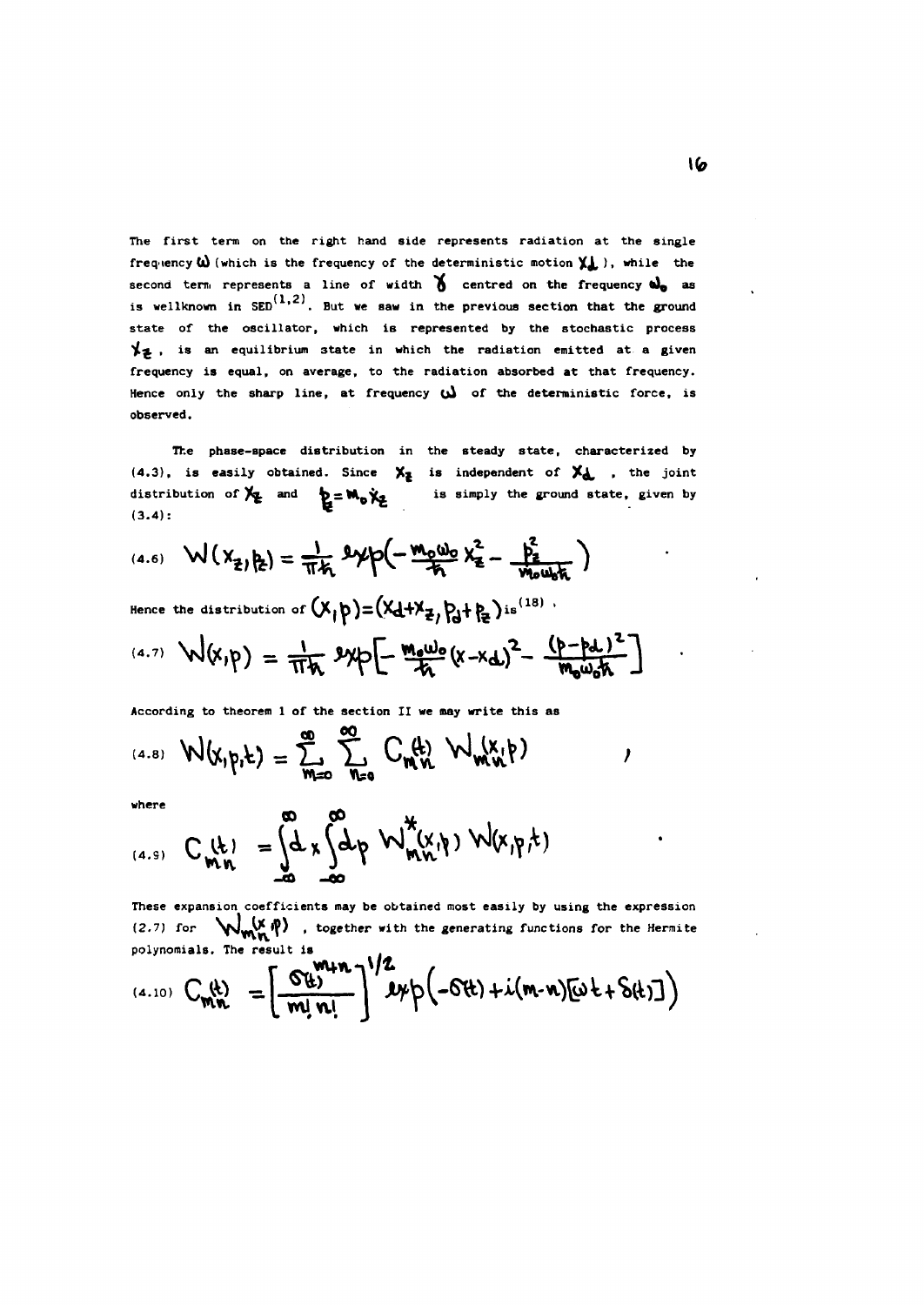**where**

$$
(4.11)\sqrt{C(t)} \cdot 9 \times p[i\delta(t)] = \sqrt{\frac{m_0 \omega_0}{2h}} \cdot \chi_{d(t)} + i \sqrt{\frac{m_0}{2\omega_0 h}} \cdot \chi_{d(t)}^2
$$

and  $X_A(t)$  is given by (4.2). In general  $\delta$  and  $\delta$  both have a small periodic **part, but for the case of resonance they take the constant values**

(4.12) 
$$
\mathbf{N} = \frac{e^2 F^2}{8 m_0 \delta^2 \omega_0 k}
$$
,  $\delta = 0$   $(\omega = \omega_0)$ 

the quantum mechanical coherent state<sup>(19)</sup>; it corresponds to the state (2.6) **For this resonance case, (4.8) with (4.10) is readily recognized as with the coefficients**

$$
a_{n} = \left(\frac{6^{n}}{n!}\right)^{1/2} \exp(-6/2)
$$

**This is remarkable because such a state has no formal radiative corrections, whereas the SED description corresponds to that of Quantum Electrodynamics** rather than to Q.M..Just as the ground state of Q.M. represents a balance **between radiative reaction and zero point field, so does the coherent state represent a balance between these two fields and the driving field. Because of the time variation in 9 and Q , such an identification is not so simple for the general, off-resonance case, so (4.7), or equivalently (4.10) and -** (4.11), give an SED generalization of the coherent state, by the inclusion of **the radiative correction.**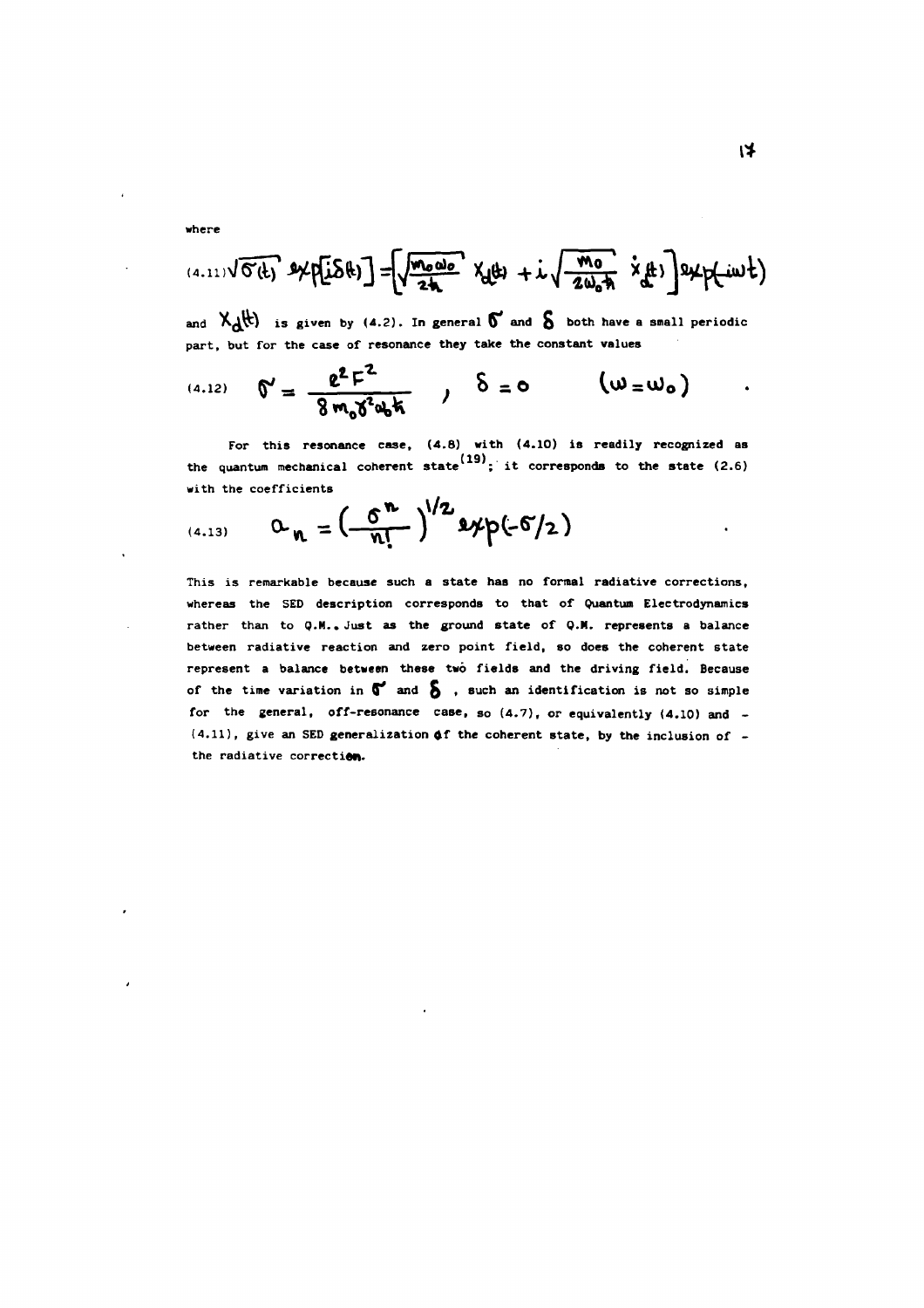# **V) Conclusion**

**By a study of the harmonic oscillator in SED, we have shown that, for this system at least, the only role of the excited states is to provide us with a suitable complete set of Wigner functions in terms of which an arbitrary phase-space probability distribution may be expanded. Consideration of both spontaneous emission and resonance fluorescence leads us to the conclusion that these states have no independent physical existence.**

**There are, of course, many elementary facts of atomic physics which can not be described by a harmonic oscillator model; for example the Ritz combination principle for line spectra, which gave birth to the excited-state concept, remains unexplained in the completely classical version of SED. That is why we have argued, in the introductory section, for a new semiclassical version of SED.**

**Nevertheless, we think our results show that it is necessary to treat the excited states with some care. In quantum theory, and in SED, a harmonic oscillator driven by a coherent field at resonance does not alternate between** its various excited states. The coefficients  $Q_{\mathbf{M}} \mathbf{1} \mathbf{p} \left( -\mathbf{k} \mathbf{E}_{\mathbf{M}} \mathbf{t} / \mathbf{k} \right)$  of (2.3) or  $\binom{m}{k}$  given by (4.10) have time independent modulus; it is their **varying phases which give rise to the emission of radiation at the frequency of the driving field. To be sure, quantum theory asserts that a measurement** of the energy causes a collapse of  $\mathbb W$ , leading to a discontinuous change in  $\alpha_{\mathcal{N}}$ . Furthermore, current descriptions of, for example, the "shelved-state" experiment<sup>(20)</sup> interpret as a "measurement" the intervention caused by a **second laser operating at a different resonant frequency. However in view of many acknowledged difficulties of quantum theory of measurement, especially the non local features associated with the collapse of the wave function, we think it is premature to conclude that this is the only possible explanation of such experiments. Anocher possible explanation may come from Stochastic Optics (a branch of SED) which has already given a completely local description for many phenomena which it was previously thought displayed "quantum** nonlocality". We therefore believe that further study of SED, especially **in its semielassical version, is justified.**

 $t)$ .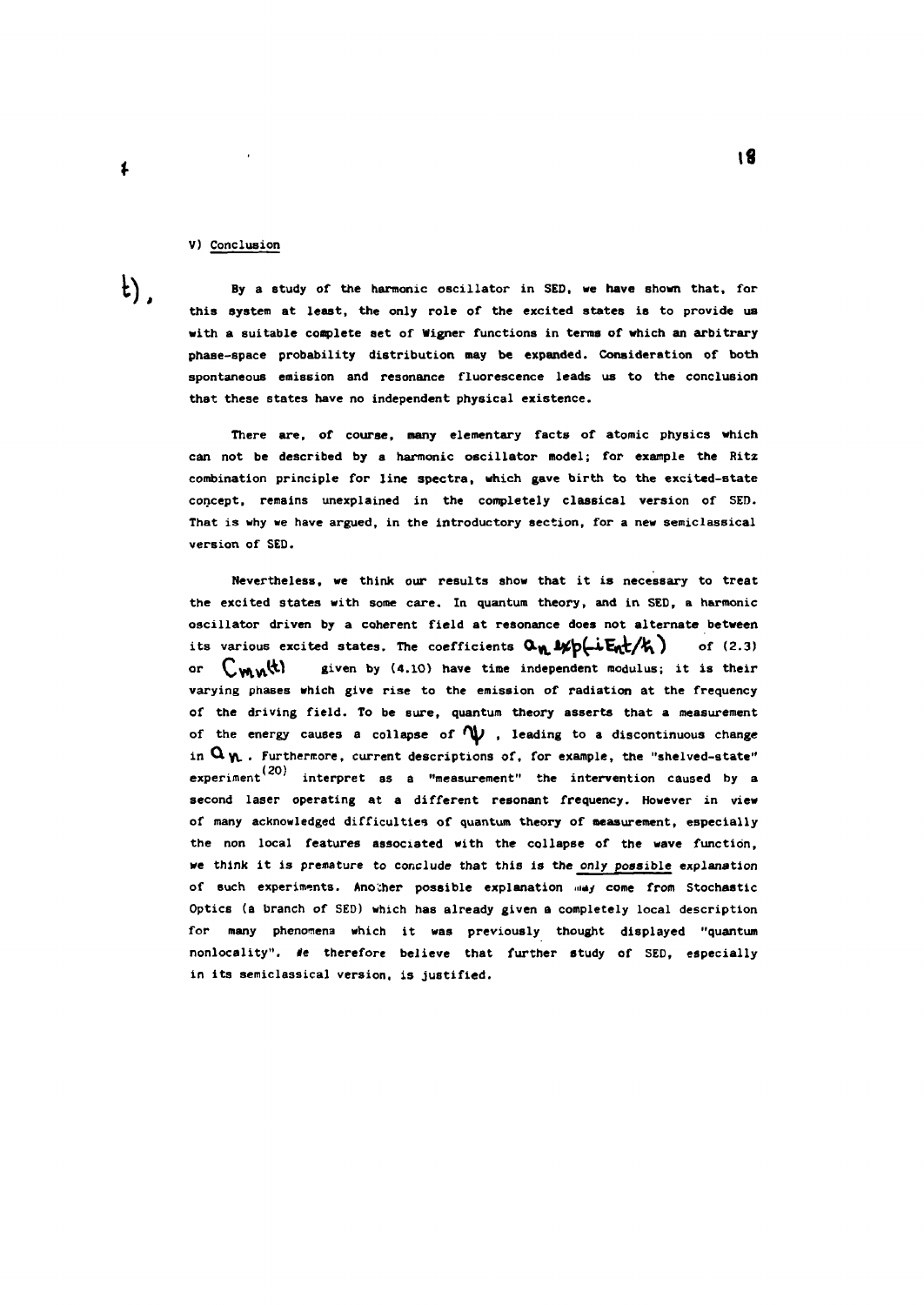# Acknowledgement

We want to thank Professor Emilio Santos for many valuable comments. One of us (T.W.M.) acknowledges the support of a European Science Exchange Fellu«:;hip under the joint **agreement between the Royal** Society and **the** Consejo Superior de Investigación Científica.

 $\bullet$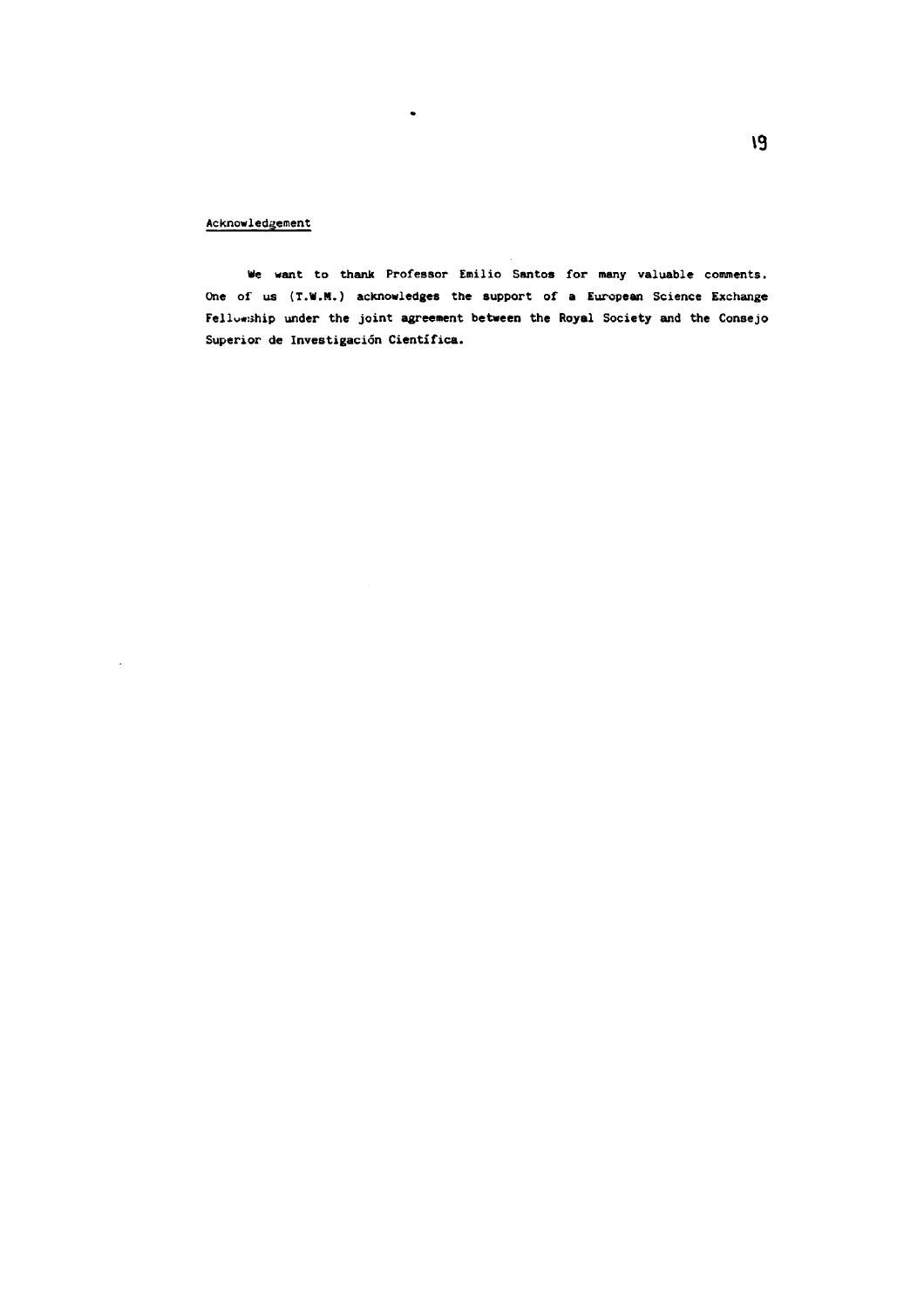#### References

- (1) T.H. Boyer; Phys. Rev. D11, 809 (1975). See also T.H. Boyer in Foundations of Radiation theory and quantum electrodynamics, A.O. Barut (ed.), Plemun , N.Y. (1980).
- (2) L. de Ia Pena in Stochastic Processes Applied to Physics and other Belated Fields, ed. B. Gomez, S.M. Moore, A.M. Rodriguez-Vargas and A. Rueda (World Scientific, Singapore, 1982), p. **428.**
- (3) P.W. Milonni; Phys. Lett. 25Ç, 1 (1976).
- (4) L. Mandei; Prog. Optics 13, 27 (1976).
- (5) A. Aspect, P. Grangier and G. Roger, Phys. Rev. Lett. 49, 91 (1982).
- (6) P. Grangier, G. Roger and A. Aspect; Europhysics Letters 1, 173 (1986).
- (7) M. Dagenais and L. Mandei; Phys. Rev. A18, 2217 (1978).
- (8) T.W. Marshall and E. Santos; Europhys. Lett., 3,293 (1987); Ann. N.Y. Acad. Sci., 480, 400 (1986); Proc. 2nd Int. Symp. "Foundations of Quantum Mechanics", ed. M. Namiki, Y. Ohmuki, Y. Murayama and S. Nomura, Physical Society of Japan, 1986, p. 66; "Stochastic Optics: A Reafirmation of the Vave Nature of Light" to be published in Foundations of Physics.
- (9) T.H. Boyer, Phys. Rev. D11, 790 (1975).
- (10) T.W. Marshall; Proc. Roy. Soe. 276A, 475 (1963).
- (11) R.P. Feynman; "Quantum Implications Essays in honour of David Bohm", ed. Routledge and Kegan Paul (1987) p. 235.
- (12) I.S. Gradshteyn and I.M. Ryzhik, Table of Integrals Series and Products, Acad. Press N.Y. (1965) p. 838, formula 7.377.
- (13) P.W. Milonni; Am. J. Phys. 52, 340 (1984).
- (14) T.W. Marshall, Izv. Vuz, Fizika, 11, 34 (1968) (see English translation "Soviet Physics Izvestia").
- (15) P.L. Knight and P.W. MUcmi; Phys. Lett. 66C, 21 (1980).